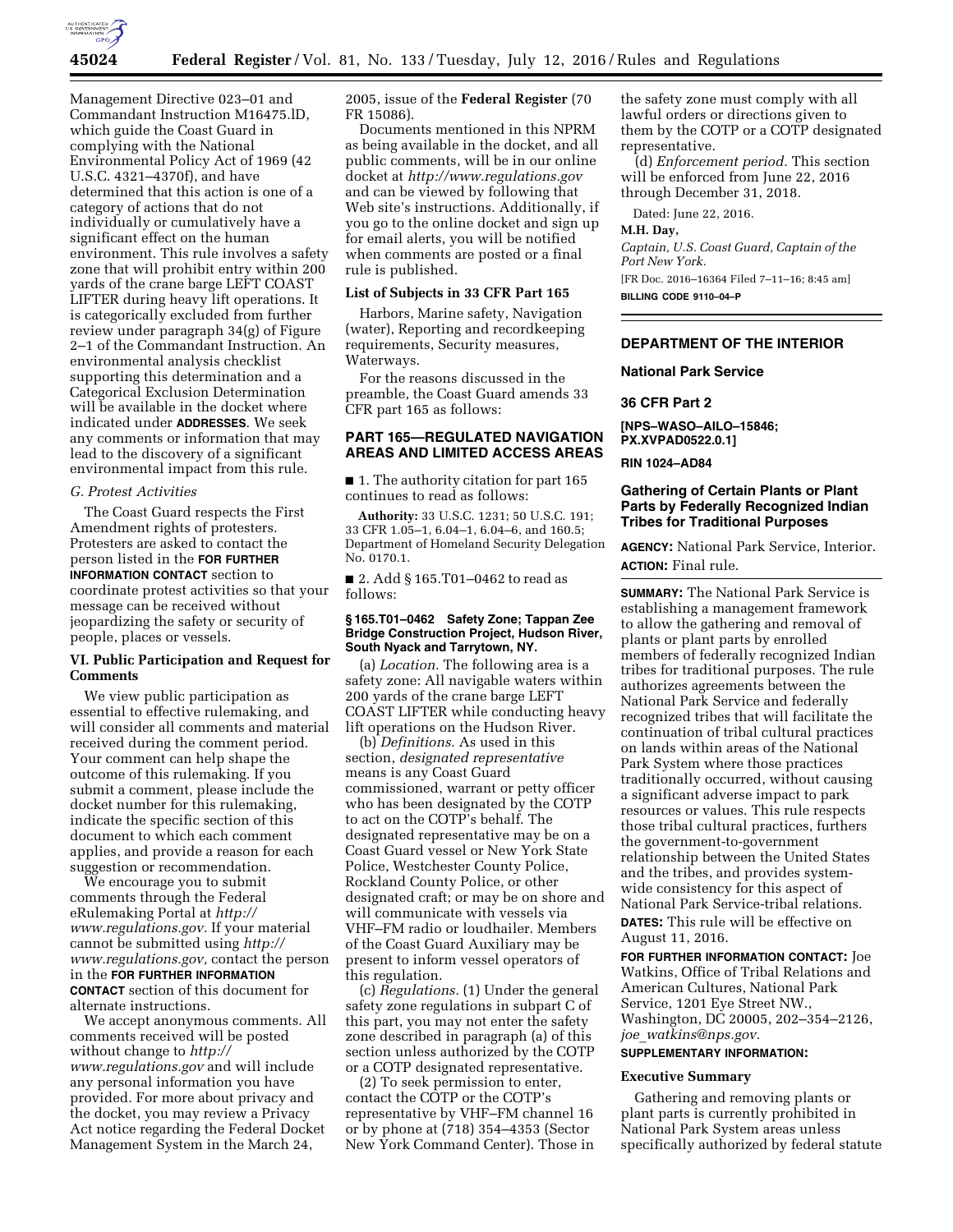or treaty rights or conducted under the limited circumstances authorized by an existing regulation codified at 36 CFR  $2.1(c)$ .

This rule authorizes the National Park Service (NPS) to enter into agreements with federally recognized Indian tribes to allow for the gathering and removal of plants or plant parts from National Park System areas for traditional purposes. Only enrolled members of a federally recognized tribe will be allowed to collect plants or plant parts, and the tribe must be traditionally associated with the specific park area. This traditional association must predate the establishment of the park. The plant gathering must meet a traditional purpose that is a customary activity and practice rooted in the history of the tribe and is important for the continuation of the tribe's distinct culture. Authorized plant gathering must be sustainable and may not result in a significant adverse impact on park resources or values. The sale and commercial use of plants or plant parts within areas of the National Park System will continue to be prohibited by NPS regulations at 36 CFR 2.1(c)(3)(v).

This rule does not affect any existing statutory or treaty right to gather plants within areas of the National Park System.

Before gathering may occur within a park area, an Indian tribe must submit a written request to the park Superintendent for an agreement to allow tribal members to collect plants or plant parts. After a request is made, the Superintendent has 90 days to acknowledge receipt of the request and initiate consultation with the tribe. If the Superintendent does not initiate consultation within 90 days, then the tribe may submit the request to the Regional Director. If all of the criteria for entering into an agreement are met, the Superintendent will begin negotiations with the tribe for a gathering agreement in consultation with any other tribe that has gathering rights under treaty or federal statute or is party to a valid plant-gathering agreement with the NPS for that area. The NPS must prepare an environmental assessment meeting the requirements of the National Environmental Policy Act of 1969 (NEPA). If the proposed gathering would have a significant adverse impact on the environment, then the NPS will not authorize it. The NPS must prepare a finding of no significant impact before any plant gathering agreement may become effective. All plant-gathering agreements must contain the specific elements set forth in the rule and must receive the concurrence of the Regional

Director, and all plant-gathering activities must be conducted in accordance with the terms and conditions of a special use permit issued by the Superintendent. The activities allowed by the permit must fall within the scope of activities agreed upon in the gathering agreement and analyzed in the environmental assessment.

The NPS will provide guidance to the park areas and participating tribes about how to implement this rule. Model agreements, templates, and other documents may be a part of the guidance, including suggestions for baseline documentation and monitoring protocols for gathering activities in each park area.

#### **Background**

The NPS has a unique relationship with Indian tribes, which is strengthened by a shared commitment to stewardship of the land and resources. This relationship is augmented by the historical, cultural, and spiritual relationships that Indian tribes have with the park lands and resources with which they are traditionally associated.

Indian tribes practiced their traditional harvests of plants and plant parts on or from lands that are now included in areas of the National Park System long before the arrival of European settlers. Much of this activity is currently prohibited by NPS regulations in 36 CFR part 2. The fundamental purpose of this rule is to relax this prohibition in limited circumstances to allow traditional gathering and removal of plants or plant parts while ensuring that there is no significant adverse impact to park resources and values.

Cooperation in the continuation of tribal traditions is at the heart of this rule. The NPS has a long history of encouraging Indian arts and crafts in national parks for the education and enjoyment of the public, and to support the continued practice of cultural traditions. The teaching and sharing of tribal traditions associated with national parks is an important part of the NPS mission. The rule provides new opportunities for the NPS and tribal governments to work together in support of the continuation of sustainable Indian cultural traditions that make up a unique and irreplaceable part of our national heritage.

The NPS has allowed limited gathering by hand of certain renewable natural resources since at least 1960. *See* 36 CFR 1.2(c) and 2.10(b) (1960) (allowing visitors to ''pick and eat . . . such native fruits and berries as the

superintendent may designate'' in most NPS-administered areas and authorizing the superintendent of a national recreation area to ''permit the collection or removal of natural objects,'' respectively). In 1966 the NPS expanded this authority for NPS-administered recreational areas, allowing the gathering or collecting for personal use of reasonable quantities of natural, renewable products (*e.g.,* seashells, fruits, berries, driftwood, and marine deposits of natural origin). 31 FR 16650, 16654 (1966). Existing NPS regulations at 36 CFR 2.1(c), promulgated in 1983, allow for the personal use or consumption of ''fruits, berries, nuts, or unoccupied seashells'' by the general public, subject to certain conditions.

Existing NPS regulations at 36 CFR 2.1(d) do not allow tribal members to gather plants or plant parts in park areas for ceremonial or religious purposes, except where federal statutes or treaties grant rights to do so. Traditional tribal gathering and removal, however, occurred in many areas that are now part of the National Park System, and not all of these activities are authorized by treaty or federal statute. This rule provides an orderly and consistent process to allow limited gathering and removal of plants or plant parts for traditional purposes under agreements between the NPS and federally recognized Indian tribes.

Over the past 20 years, studies in ethnobotany and traditional plant management, along with consideration of traditional ecological knowledge in scientific symposia and scholarly gatherings, have increased greatly. Research findings have shown that traditional conservation of plant species includes gathering and management techniques as well as social and cultural rules for avoiding over-exploitation (Berkes 2012; Blackburn and Anderson 1993; Anderson 2005; Deur and Turner 2005). Traditional gathering is carried out in ways that ensure plant replacement and abundance by using specific harvest criteria and foraging and cultivation strategies (Anderson 1993; Turner and Peacock 2005). The example of Pomo basketry and the husbandry and gathering of sedge plants to ensure continuing quality and quantity of basketry supplies is well known (Peri and Patterson 1976), and other wild plant species necessary for basket making such as willow and fern are managed similarly through harvesting, burning, and cultivation techniques (Ortiz 1993). Wild plant species used for food have been managed for thousands of years by native groups using specific gathering techniques to maximize both harvest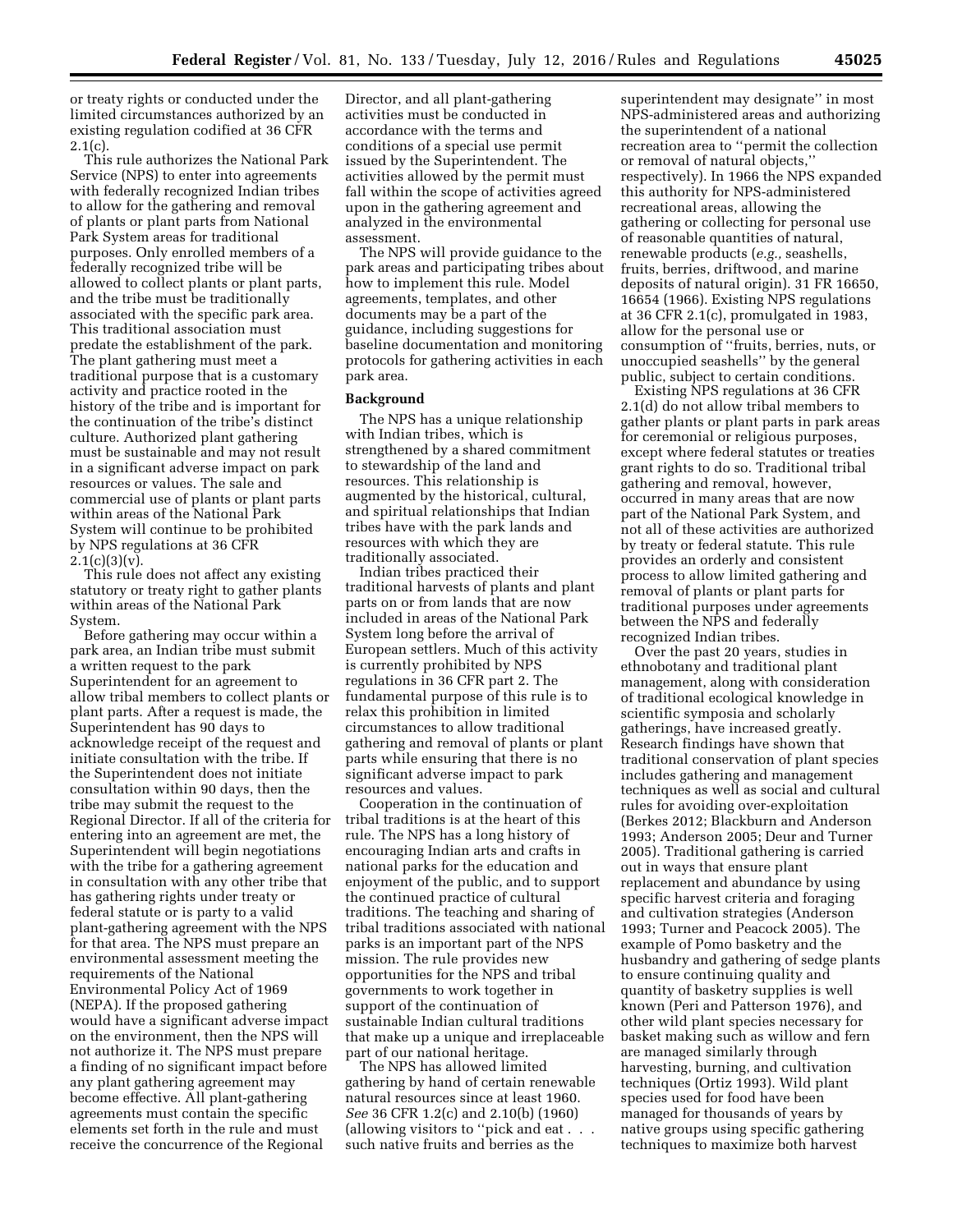and sustainability (McCarthy 1993; Farris 1993; Parlee and Berkes 2006), and the general management of landscapes and ecosystems by native

peoples have been well documented (*e.g.* Hammett 2000; Nabhan 2000). Research has shown that traditional gathering, when done with traditional methods (*i.e.,* by hand, without power tools) and in traditionally customary quantities, may help to conserve plant communities. Hand tools—for example, rakes, sticks, and knives—were the dominant means used by tribes to harvest plants in the past. Limiting plant harvesting to hand tools (those not powered by fossil fuels or electricity) limits secondary auditory and visual impacts of plant gathering. In addition, hand tools are consistent with activities that are allowed in areas that are categorized as eligible, study, proposed, recommended, or designated wilderness. A definition of ''traditional gathering'' has been added to the rule to clarify that gathering activities may be conducted only using hand tools.

This rule is consistent with NPS Management Policies 2006 (Management Policies) 4.2.1, the agency's top-tier written policy guidance, which directs the NPS to inventory, monitor, and research traditional knowledge and authorizes the NPS to support studies designed to understand the traditional resource management practices of Native Americans. The NPS Cultural Anthropology Program has engaged in research on traditional ecological knowledge and indigenous resource management for over 20 years. A recent example is centered on Sleeping Bear Dunes National Lakeshore in Michigan, where tribal members of the Grand Traverse Band of Ottawa and Chippewa Indians, the Little Traverse Bay Bands of Odawa Indians, and the Little River Band of Ottawa Indians helped to document the presence of culturally significant Odawa plant species and the specifics of cultural use (Stoffle et al. 2015). The NPS and tribal governments can draw on this research and may conduct further research to ensure that traditional tribal gathering and removal does not have a significant adverse impact on park resources or values. To the extent that it is appropriate and does not compromise tribal traditional knowledge, park visitors may also learn about the cultures associated with traditional tribal gathering practices.

This rule requires that the NPS comply with all applicable federal laws, including NEPA, before entering enter into an agreement that will allow gathering and removal of plants or plant parts in a National Park System area.

These environmental reviews will document how the proposed traditional gathering activities may affect particular species of plants in ecosystems and locations within a park area.

#### **Authority To Promulgate the Rule**

What is commonly known as the NPS Organic Act, as amended and supplemented, established what is now the NPS and directed the Secretary of the Interior, acting through the NPS, to ''promote and regulate the use of the National Park System by means and measures that conform to the fundamental purpose of the System units, which purpose is to conserve the scenery, natural and historic objects, and wild life in the System units and to provide for the enjoyment of the scenery, natural and historic objects, and wild life in such manner and by such means as will leave them unimpaired for the enjoyment of future generations.'' 54 U.S.C. 100101(a). The NPS Organic Act further authorizes the Secretary to prescribe ''such regulations as the Secretary considers necessary or proper for the use and management of [National Park] System units.'' 54 U.S.C. 100751(a).

#### **Government-to-Government Relationship With Indian Tribes**

In accordance with the President's memorandum of April 29, 1994, ''Government-to-Government Relations with Native American Tribal Governments'' (59 FR 22951); Executive Order 13175, ''Consultation and Coordination with Indian Tribal Governments,'' of November 6, 2000; President Obama's Executive Memorandum on Tribal Consultation of November 5, 2009; Department of the Interior Secretarial Order No. 3317 of December 1, 2011, and Department of the Interior Departmental Manual Part 512, ''American Indian and Alaska Native Programs;'' the NPS has evaluated the potential effects of this rule on federally recognized Indian tribes and has determined that it has direct tribal implications.

#### *Tribal Consultation*

The NPS held six tribal consultation meetings in the ''Lower 48'' regarding this rule. NPS regional and park staff consulted with Indian tribes to select meeting locations in or near areas of the National Park System where gathering by tribal members has been discussed. One hundred and fifty representatives from 50 tribes attended meetings held from May through July 2010, in Bar Harbor, Maine; Flagstaff, Arizona; Pipestone, Minnesota; Yurok, California; Suquamish, Washington; and Cherokee,

North Carolina. An additional meeting was held at Pipestone, Minnesota, in September 2010. Staff in Alaska contacted more than 70 federally recognized Indian tribes traditionally associated with parks in Alaska. Consultation then occurred with those tribes that requested it. Additionally, general presentations were given at two statewide conventions: The Alaska Tribal Leaders Summit in Fairbanks during the annual meetings of the Alaska Federation of Natives in October 2010 and the annual Bureau of Indian Affairs Providers Conference in Anchorage in December 2010. A conference call with traditional elders and tribal people not representing tribal governments was conducted in June 2010 at the request of Arvol Looking Horse, Keeper of the Sacred White Buffalo Calf Pipe of the Lakota, Dakota, and Nakota Nation of the Sioux. Park managers and staff attended these consultation meetings and participated in the discussions. The major concerns of representatives of tribal governments and the NPS are summarized and addressed here.

### *Gathering Limited to Enrolled Members of Federally Recognized Indian Tribes*

Tribal representatives supported the concept that only enrolled members of federally recognized Indian tribes be allowed to gather and remove park resources for traditional purposes. This rule limits gathering and removal of plants or plant parts to members of an Indian tribe or Alaska Native tribe, band, nation, pueblo, village, or community that the Secretary of the Interior acknowledges to exist as an Indian tribe under the Federally Recognized Tribe List Act of 1994, 25 U.S.C. 479a. This requirement limits gathering and removal to members of Indian tribes with which the United States has a government-to-government relationship. Other groups that may be traditionally associated with park areas, including non-federally recognized tribes and Native Hawaiian groups, do not have the same legal and political relationship with the United States and therefore this rule does not extend to such groups. If a group later becomes federally recognized, the rule would then extend to it. The rule provides avenues for cooperative NPS-tribal government oversight of member activities on park lands to ensure that traditional gathering and removal remains sustainable with no significant adverse impacts to park resources or values, consistent with Management Policies 8.2.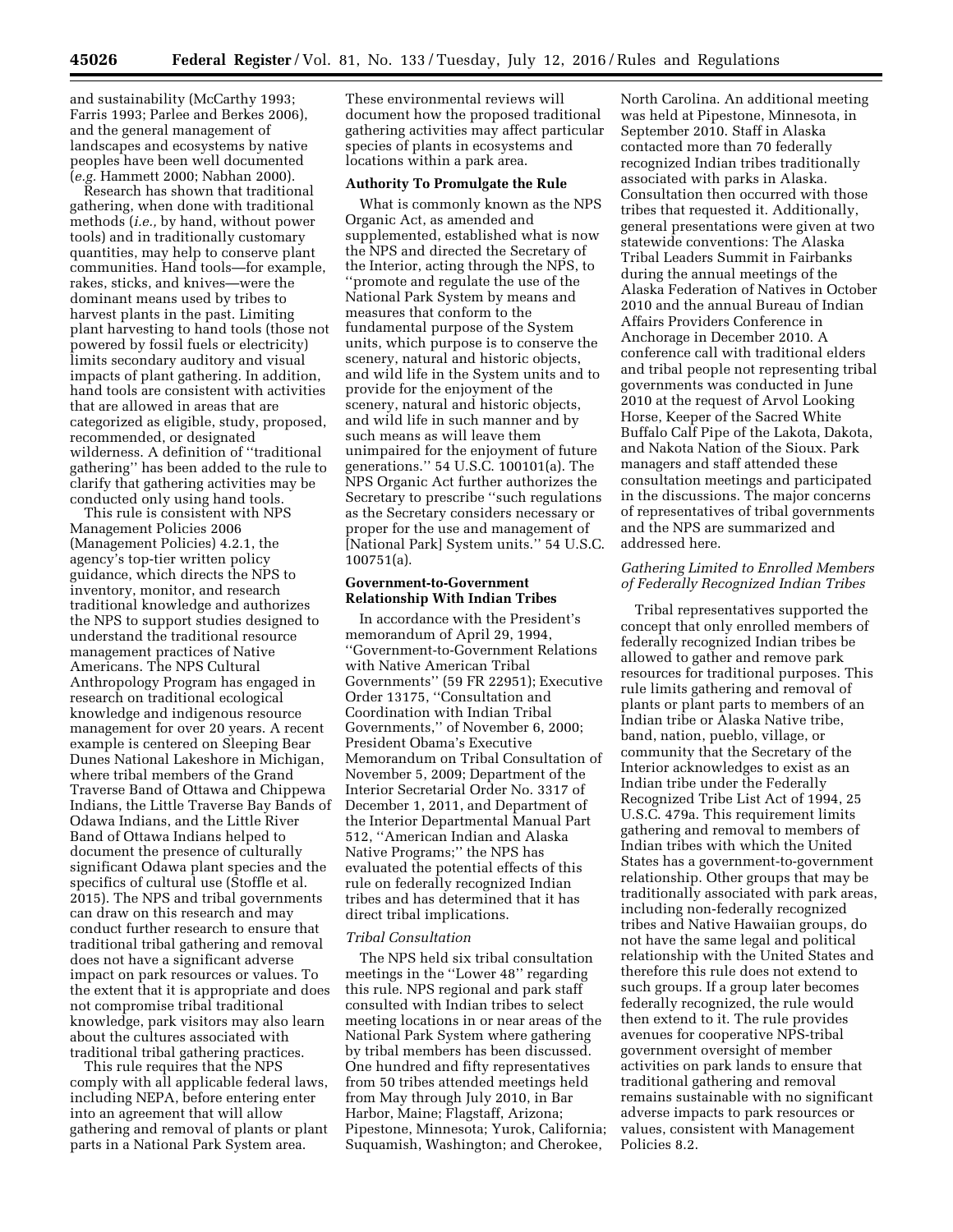## *Gathering Limited to Indian Tribes Traditionally Associated With Specific Park Lands*

A central purpose of the rule is to support the continuation of Indian cultural traditions on lands that are now administered as areas of the National Park System. The rule allows gathering only by members of Indian tribes traditionally associated with specific park areas. Respecting the special and longstanding connections that Indian tribes have with parklands prior to the establishment of park areas is specifically acknowledged in Management Policies 1.11, which states that the ''formal legal rationale for the relationship between the NPS and tribes is augmented by the historical, cultural, and spiritual relationships that American Indian tribes have with park lands and resources.'' The NPS believes there are approximately 433 federallyrecognized tribes that may be traditionally associated with locations within approximately 215 areas of the National Park System. The NPS does not know, and has no way to estimate, how many of those tribes will be interested in entering into gathering agreements under this rule.

#### *Government-to-Government Agreements*

The NPS and tribal representatives supported agreements between tribal governments and the NPS to establish the conditions for gathering in park areas. These agreements will respect both tribal sovereignty and the NPS's authority to manage park resources and will authorize traditional tribal gathering in ways that may be administered flexibly to respond to local resource concerns. The participating tribal government will be responsible for designating which tribal members may gather in accordance with the terms and conditions set forth in the agreement and the subsequently issued special use permit.

#### *Protecting Park Resources*

Tribal representatives expressed deep concern for the long-term health of park ecosystems. Reminding the NPS of their long history of productive and protective relationships with such ecosystems, they expressed willingness to accept limitations on gathering to protect park resources. Although not required by this rule, NPS and tribal representatives may use this opportunity to develop park-specific plant gathering management plans to ensure the long-term health of any park resource that may be gathered. These plans would be in addition to the

environmental review documents that are required by this rule and NEPA.

# *Respect for Tribal Cultural Traditions*

Tribal representatives stressed that each Indian tribe is unique and that tribal agreements entered into under the rule should allow for traditional cultural practices specific to each tribe.

## *Traditional Gathering Needs May Be Site-Specific to National Park Lands*

Tribal representatives expressed that some national park areas contain places where tribal members historically have gathered plant resources. Using a particular gathering site within a national park area may be vital to the continuation of a cultural tradition that cannot be met at locations outside the park, or even at alternative locations within it. Thus, even though some plants or plant parts may be available outside park lands, tribal members may still reasonably desire to gather at traditionally significant locations inside a park area. The rationale for in-park gathering of plants or plant parts that are also available outside park boundaries must be documented on a case-by-case basis under § 2.6(d) of the rule. The information used to make this determination may be subjected to peer review by qualified specialists from both the tribal and academic communities.

## *Collaborative Research and Administration*

Tribal representatives expressed the desire to work with the NPS to create and maintain the knowledge base needed to manage gathering and removal and to leave park resources unimpaired for future generations. This may include joint research and monitoring, training programs for tribal members and park staff, and ongoing consultation regarding park resources.

### **Relationship of the Rule to Existing Regulations**

Existing NPS regulations, promulgated in 1983, prohibit ''possessing, destroying, injuring, defacing, removing, digging, or disturbing from its natural state'' living or dead wildlife or fish, plants, paleontological specimens, or mineral resources, or the parts or products of any of these items, except as otherwise provided in NPS regulations. 36 CFR 2.1. The new rule, to be codified at 36 CFR 2.6, creates an exception to current regulations by authorizing resource- and location-specific agreements between the NPS and federally recognized Indian tribes to gather and remove plants or plant parts for traditional purposes.

Plants or plant parts gathered under this rule may not be used for ''benefits sharing,'' which allows for the commercial use of research results derived from material collected in a park area through the specimen collection permit procedures in 36 CFR 2.5. *See* Management Policies 4.2.4.

This rule does not affect 36 CFR  $2.1(c)(1)$ , which allows a park Superintendent to designate certain fruits, berries, nuts, or unoccupied seashells that may be gathered by hand for personal use and consumption, subject to a determination that the gathering or consumption will not adversely affect park wildlife, the reproductive potential of a plant species, or otherwise adversely affect park resources.

This rule amends § 2.1(d), which now states that ''[t]his section [36 CFR 2.1] shall not be construed as authorizing the taking, use or possession of fish, wildlife, or plants for ceremonial or religious purposes, except where specifically authorized by federal statutory law, treaty rights or in accordance with § 2.2 [wildlife protection] or § 2.3 [fishing].'' This rule authorizes the gathering and removal of plants or plant parts for traditional purposes under NPS-tribal agreements but does not alter the prohibition on taking, using, or possessing fish or wildlife for such purposes.

#### *NPS Areas in Alaska*

In many of the National Park System units in Alaska, 36 CFR 13.35 regulates the gathering and collection of natural products and allows for the limited gathering of a wider range of natural products than are included in this rule. Except for the four park areas <sup>1</sup> listed in § 13.35(a), § 13.35(c) allows gathering, by hand and for personal use only, of renewable resources like natural plant food items (*e.g.,* fruits, berries, and mushrooms) that are not threatened or endangered species; driftwood and uninhabited seashells; and plant materials and minerals that are essential to the conduct of traditional ceremonies by Native Americans. This rule has no practical effect within these units in Alaska where § 13.35(c) applies, because this rule allows for a more limited scope of collection than does the Alaskaspecific regulation. The rule applies to the park areas in Alaska listed in § 13.35(a) and to parks in the remainder of the United States. The rule does not address subsistence activities that are

<sup>1</sup> Klondike Gold Rush National Historical Park, Sitka National Historical Park, the former Mt. McKinley National Park, and the former Katmai National Monument.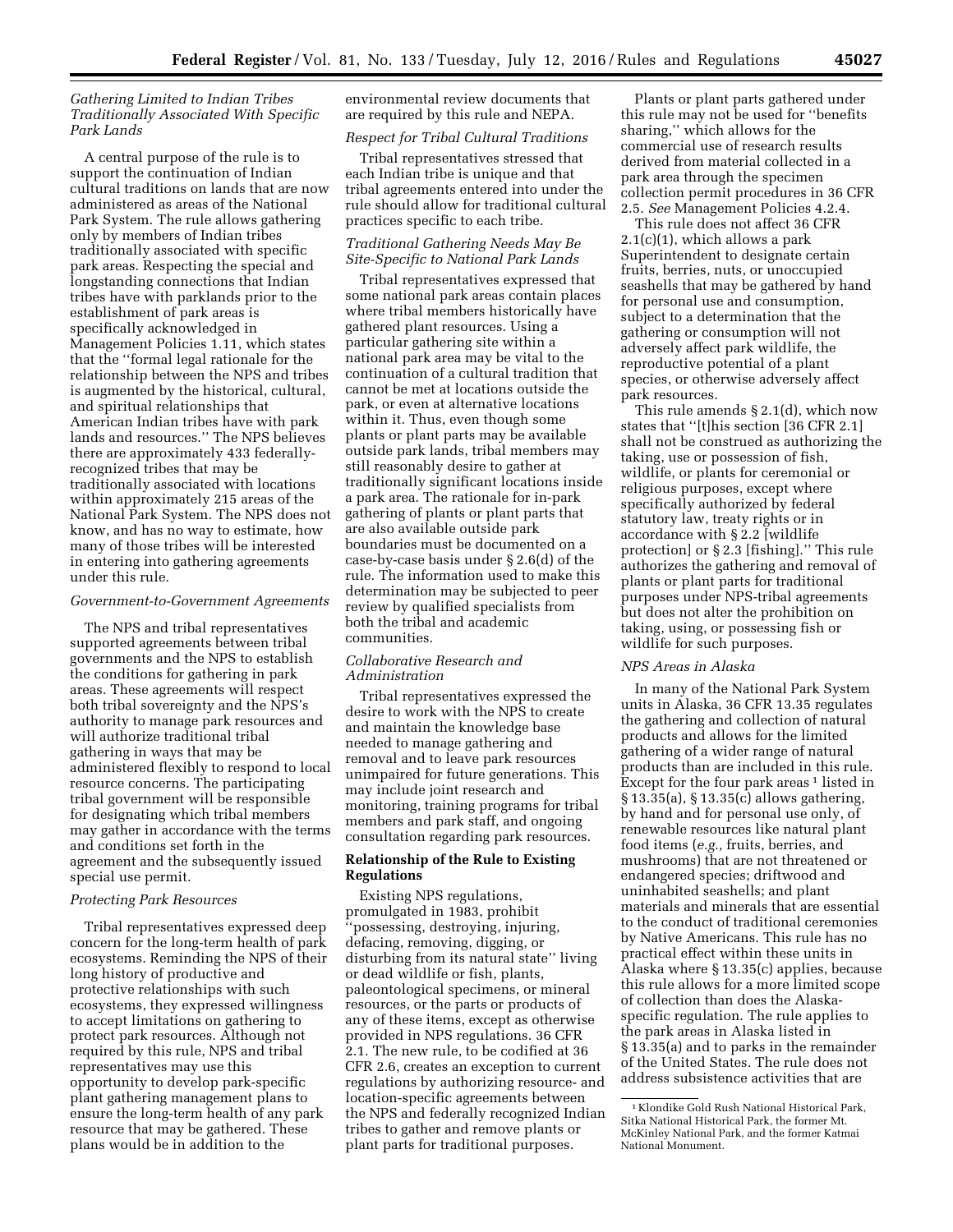authorized in Alaska by 36 CFR 13.400– 13.495.

### **Summary of and Responses to Public Comments**

On April 20, 2015, the NPS published the proposed rule in the **Federal Register** (80 FR 21674). The rule was open for public comment for 90 days, until July 20, 2015. The NPS reopened the comment period from August 12 through September 28, 2015 (80 FR 48280). The NPS invited comments through the mail and the Federal eRulemaking Portal at *[http://](http://www.regulations.gov) [www.regulations.gov.](http://www.regulations.gov)* 

The NPS received 90 pieces of correspondence with comments on the proposed rule: 37 from federally recognized tribes, 40 from private citizens, 10 from non-profit organizations, and three from state governments. In general, the comments fell into the following categories:

- Authority to promulgate the rule
- Compliance with NEPA
- Tribal consultation process
- Process for authorizing gathering activities
- Commercial use of gathered plants and plant parts
- Treaty rights
- Tribal Self-Governance Act
- National Historic Preservation Act and Traditional Cultural Properties

A summary of comments and NPS responses is provided below followed by a table that lists changes the NPS has made in the final rule based on comment analysis and other considerations.

### *Authority To Promulgate the Rule*

*1. Comment:* Several comments questioned the NPS's authority to promulgate the rule, asserting that the NPS Organic Act precludes the NPS from allowing any ''consumptive'' uses of park resources like the gathering and removal of plants or plant parts.

*NPS Response:* The NPS Organic Act, as amended and supplemented, directs the NPS ''to conserve the scenery, natural and historic objects, and wild life'' in areas of the National Park System. 54 U.S.C. 100101(a). The conservation mandate in the Organic Act does not mean, however, that the NPS must preserve every individual member of every species of plant and animal and every rock, mineral, and other inorganic feature in a park area. Likewise, it does not mean that the NPS may not authorize members of the public to collect, gather, or consume certain park resources under carefully circumscribed conditions. Indeed, the NPS has long interpreted the

conservation mandate in the Organic Act to allow the limited collection, gathering, or consumption of specifically identified park resources as long as the impacts from those activities do not result in the impairment of park resources or values.

For example, as mentioned above, the NPS has allowed the limited gathering by hand of certain renewable natural resources in park areas for personal use or consumption since at least 1960,<sup>2</sup> an activity currently authorized under 36 CFR 2.1(c).3 The NPS has also allowed recreational fishing in park areas since at least 1943,<sup>4</sup> an activity currently authorized under 36 CFR 2.3. NPS regulations also allow the taking of plants, fish, wildlife, rocks, and minerals pursuant to a specimen collection permit, which may be issued for the purpose of research, baseline inventories, monitoring, impact analysis, group study, or museum display. 36 CFR 2.5. The NPS believes that the gathering and removal activities authorized by this rule, conducted in accordance with the terms and conditions of the NPS-tribal gathering agreements and the NPS-issued special use permits that will implement those agreements, constitute a limited and appropriate (albeit consumptive) use of park resources that will not result in the impairment of those resources.

The fact that Congress has in certain instances explicitly directed the Secretary to allow the gathering or consumption of park resources by members of American Indian tribes 5

3The NPS promulgated the current authorization in 1983, when it last comprehensively revised its public-use regulations. 48 FR 30252 (1983).

4*See* 36 CFR 2.4 and 6.4 (1943) (allowing fishing in various national parks and monuments and in recreational demonstration areas, respectively).

5*See, e.g.,* § 5(e) of the Timbisha Shoshone Homeland Act, Public Law 106–423, 114 Stat. 1875, 1879 (2000) (directing Secretary of Interior to permit Timbisha Shoshone Tribe's continued use of park resources in ''special use areas'' in Death Valley National Park, California, ''for traditional tribal purposes, practices, and activities,'' not including the taking of wildlife); § 2101 of the Cerro Grande Fire Supplemental, Division C of the Act of July 13, 2000, Public Law 106–246, 114 Stat. 583, 592 (directing Secretary of Interior to allow enrolled members of Pueblos of San Ildefonso and Santa Clara to collect plants or plant products and minerals in Bandelier National Monument, New Mexico); 16 U.S.C. 460uu-47 (directing Secretary of Interior to ''assure nonexclusive access to [El Malpais National Monument and El Malpais National Conservation Area, New Mexico] by Indian people for traditional cultural and religious purposes, including the harvesting of pine nuts'');

does not call into question the NPS's discretionary authority to promulgate this rule under the authority of the NPS Organic Act. On the contrary, those park-specific statutes reflect Congress's awareness that the NPS's nowlongstanding regulatory limitation on the taking, use, or possession of fish, wildlife, or plants for ceremonial or religious purposes in 36 CFR 2.1(d)<sup> $\theta$ </sup> has had a negative impact on tribes and traditional tribal cultural practices and its recognition that allowing traditional uses of park resources is an issue of great importance to federally recognized Indian tribes (as well as to the United States government). Accordingly, Congress acted to nullify the NPS's regulatory provision in those specific instances. Congress's actions, however, do not imply that the NPS lacks discretionary authority under the NPS Organic Act to modify its general regulatory scheme to better address and accommodate tribal interests and concerns throughout the National Park System.

This rule is also consistent with written guidance interpreting the NPS Organic Act that is contained in the Management Policies, the agency's toptier written policy guidance. As discussed above, the NPS has long understood that the mandate in the

6 36 CFR 2.1(d) is currently phrased as a limitation on a Superintendent's authority under other subsections of 36 CFR 2.1: ''This section shall not be construed as authorizing the taking, use or possession of fish, wildlife or plants for ceremonial or religious purposes, except where specifically authorized by Federal statutory law, treaty rights, or in accordance with § 2.2 or § 2.3.'' That language first appeared in the NPS's regulations in 1983, when the NPS last comprehensively revised its public-use regulations. The NPS added that language to the final rule in response to comments on the proposed rule. In doing so, the NPS explained, ''The Service recognizes that the American Indian Religious Freedom Act directs the exercise of discretion to accommodate Native religious practice consistent with statutory management obligations. The Service intends to provide reasonable access to, and use of, park lands and park resources by Native Americans for religious and traditional activities. However, the National Park Service is *limited* by law and regulations from authorizing the consumptive use of park resources.'' 48 FR 30255 (1983) (emphasis added). The NPS Organic Act does indeed limit the NPS's authority to allow the consumptive use of park resources; however, it does not prohibit it. As discussed above, the NPS has long allowed certain consumptive uses of park resources and may allow the park-specific consumptive use of resources authorized by this rule as long as those resources are conserved overall and the consumptive use does not result in the impairment of park resources or values.

<sup>2</sup>*See* 36 CFR 1.2(c) and 2.10(b) (1960) (allowing visitors to ''pick and eat, but not carry out of the parks and monuments, such native fruits and berries as the superintendent may designate'' in most NPS-administered areas and authorizing the superintendent of a national recreation area to 'permit the collection or removal of natural objects,'' respectively).

and 16 U.S.C. 698j (directing Secretary of Interior to permit members of Miccosukee Tribe and Seminole Tribe ''to continue their usual and customary use and occupancy of Federal or federally acquired lands and waters within [Big Cypress National Preserve, Florida], including hunting, fishing, and trapping on a subsistence basis and traditional tribal ceremonials'').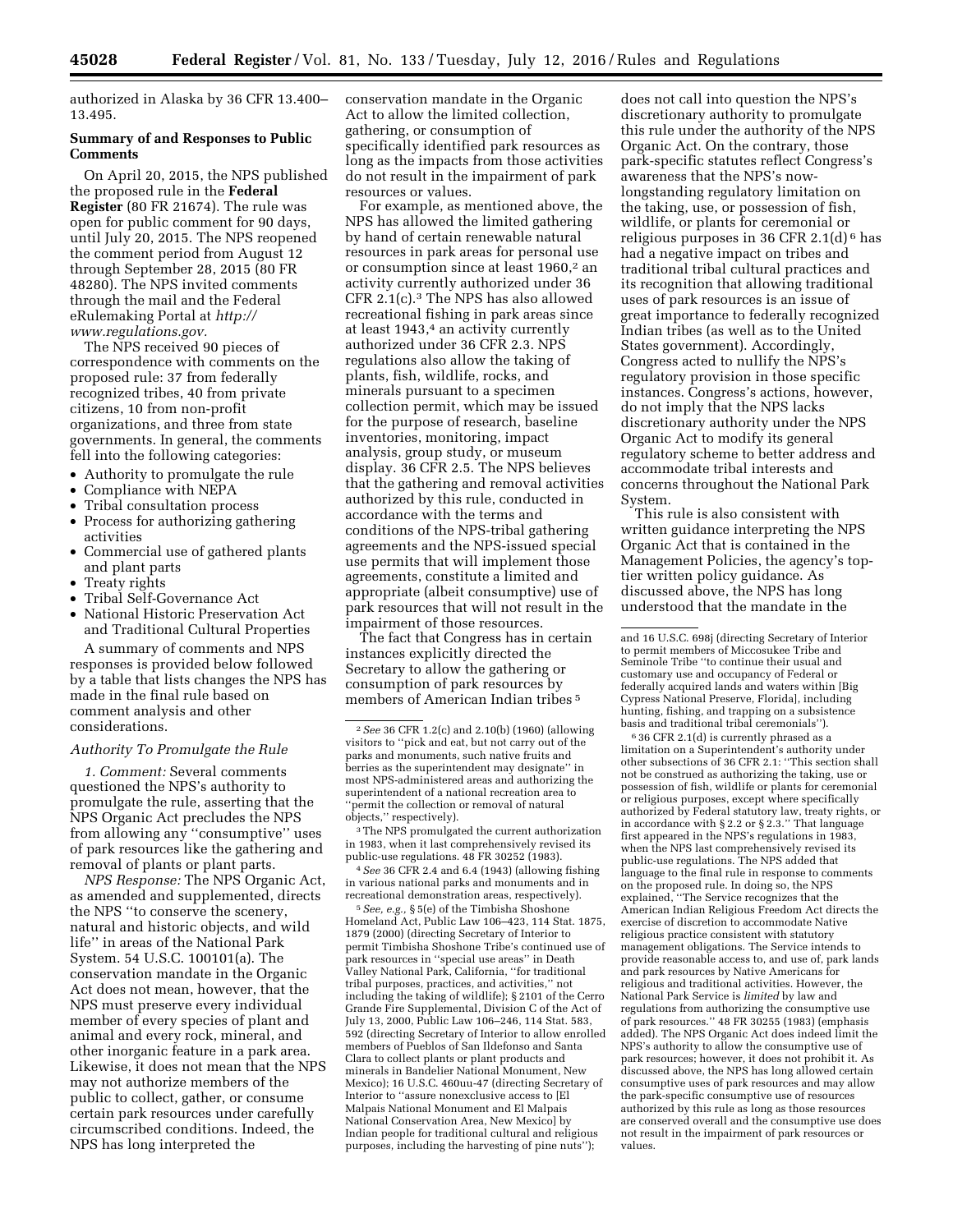Organic Act to avoid impairment does not mean a mandate to avoid all impacts to park resource or values. The policies expressly acknowledge that ''virtually every form of human activity that takes place within a park has some degree of effect on park resources or values, but that does not mean the impact is unacceptable or that a particular use must be disallowed.'' Management Policies 1.4.7.1. They also emphasize that the NPS Organic Act and other relevant statutes ''give the [NPS] the management discretion to allow impacts to park resources and values when necessary and appropriate to fulfill the purposes of a park, so long as the impact does not constitute impairment of the affected resources and values.'' Management Policies 1.4.3. The policies define impairment as:

an impact that, in the professional judgment of the responsible NPS manager, would harm the integrity of park resources or values, including the opportunities that otherwise would be present for the enjoyment of those resources or values. Whether an impact meets this definition depends on the particular resources and values that would be affected; the severity, duration, and timing of the impact; the direct and indirect effects of the impact; and the cumulative effects of the impact in question and other impacts.

#### Management Policies 1.4.5

In addition to impairment, the policies discuss the related concepts of ''unacceptable impacts'' to park resources or values and ''appropriate use'' of park areas. Unacceptable impacts ''are impacts that fall short of impairment, but are still not acceptable within a particular park's environment,'' Management Policies 1.4.7.1, and an appropriate use of a park area is one that is ''suitable, proper, or fitting for a particular park, or to a particular location within a park.'' Management Policies 1.5. Under the policies the NPS manager must determine which uses are appropriate in a particular location within the particular park area and may not allow unacceptable impacts to park resources or values.

If the traditional gathering and removal of certain plants or plant parts for traditional purposes by enrolled members of federally recognized Indian tribes that are traditionally associated with the park area is authorized and conducted in accordance with this rule, then the NPS believes that it is a suitable, proper, and fitting—and therefore appropriate—use of park resources. The rule defines ''traditional association'' as ''a longstanding relationship of historical or cultural significance between an Indian tribe and a park area predating the establishment of the park area'' and a ''traditional

purpose'' as ''a customary activity or practice that is rooted in the history of an Indian tribe and is important to the continuation of that tribe's distinct culture.'' Under the rule a tribe that wishes to gather and remove plants or plant parts from a park area must provide certain information to the NPS about its traditional association with the park area, and the NPS must determine, based on all available information, that the tribe is in fact traditionally associated with the park area and is proposing to gather and remove plants or plant parts within the park area for a traditional purpose.

Helping tribes maintain traditional cultural practices through access to plants or plant parts in park areas where the tribe has a traditional association helps fulfill one of the purposes of the National Park System, as described in Management Policies 1.11:

As the ancestral homelands of many American Indian tribes, parks protect resources, sites, and vistas that are highly significant for the tribes. Therefore, the Service will pursue an open, collaborative relationship with American Indian tribes to help tribes maintain their cultural and spiritual practices and enhance the Park Service's understanding of the history and significance of sites and resources in the parks. Within the constraints of legal authority and its duty to protect park resources, the Service will work with tribal governments to provide access to park resources and places that are essential for the continuation of traditional American Indian cultural or religious practices.

The tribal gathering of plants or plant parts authorized by this rule is also consistent with Management Policies 8.9, which states that the NPS ''generally supports the limited and controlled consumption of natural resources for traditional religious and ceremonial purposes and is moving toward a goal of greater access and accommodation.''

The NPS also believes that the elements of this rule, and the requirements embedded in them, will ensure that any gathering and removal activities authorized by the rule will not result in unacceptable impacts to, or impairment of, park resources or values. Requests for gathering activities that would result in unacceptable impacts or impairment will be denied. The safeguarding elements of the rule include:

• Requiring that before tribal gathering activities may occur, the NPS and the tribe enter into a formal gathering agreement and the NPS issue the tribe a special use permit implementing the agreement. § 2.6(b)

- Requiring that a tribe submit a formal request demonstrating threshold eligibility for negotiating a gathering agreement with the NPS. § 2.6(c)
- Requiring that the Superintendent complete certain requirements before the NPS will enter into a gathering agreement. § 2.6(d)
- Requiring that the NPS complete an environmental assessment and a finding of no significant impact under NEPA prior to entering into a gathering agreement with an Indian tribe. § 2.6(d)
- Requiring that specific terms be included in each gathering agreement. § 2.6(f)
- Requiring that each gathering agreement be concurred in by the NPS Regional Director. § 2.6(g)
- Allowing the Superintendent to close park areas to gathering of plants and plant parts to protect environmental or scenic values or to protect natural resources. § 2.6(h)
- Allowing the Superintendent to suspend an agreement or permit if terms or conditions are violated or if unanticipated or significant adverse impacts occur. § 2.6(i)

The required agreement between the NPS and the tribe must include the elements listed in § 2.6(f) of the rule. These elements include:

• A description of the specific plants or plant parts that may be gathered and removed.

• Specification of the size and quantity of the plants or plant parts that may be gathered and removed.

• Identification of the times and locations at which the plants or plant parts may be gathered and removed.

• Identification of the methods that may be used for gathering and removal, which will be limited to gathering by hand without power tools.

• Protocols for monitoring gathering and removal activities and thresholds above which NPS and tribal management intervention will occur.

These contractual provisions will enable the NPS to monitor the severity, duration, and timing of any impacts from the gathering activities to prevent unacceptable impacts to, or impairment of, park resources or values.

In addition to the terms of the gathering agreement, gathering activities will be subject to the terms and conditions of a special use permit issued by the NPS to the tribe that will further ensure that gathering and removal of plants or plant parts do not cause unacceptable impacts to, or impair, park resources or values. The permit requirement will enable the NPS to modify the terms and conditions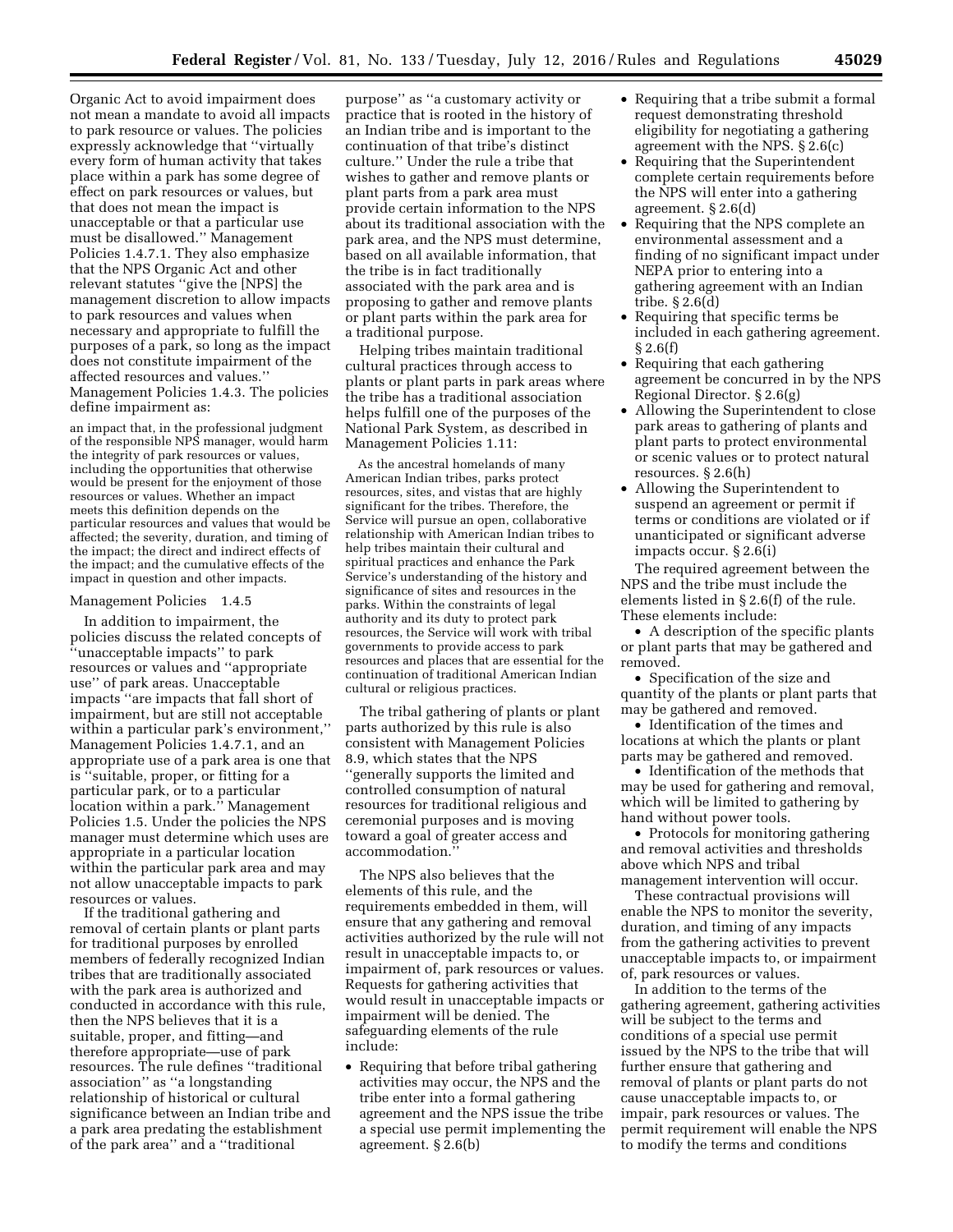governing the collecting of plants or plant parts as circumstances change or new information comes to light. The permits will also identify the specific members of the tribe who are designated by the tribe to gather plants at a particular location within a park area. The NPS may not issue a permit unless it first determines that doing so is consistent with the criteria listed in 36 CFR 1.6(a). Finally, the rule allows the Superintendent to close any park area to gathering activities for various reasons, including the need to protect natural resources. These closures will apply notwithstanding the terms or any agreement or permit executed under the rule. The Superintendent may also suspend an agreement or permit if terms or conditions are violated or if unanticipated or significant adverse impacts occur.

This rule also requires the NPS to analyze the potential impacts of the proposed gathering and removal activities in accordance with the requirements of NEPA (by preparing an environmental assessment and a finding of no significant impact), the National Historic Preservation Act (NHPA), the Endangered Species Act (ESA), and other applicable laws. The NPS may allow gathering and removal activities only if, during that compliance process, it determines that the proposed activities will not result in a significant adverse impact on park resources or values.

Some comments suggested that that if Congress intended 54 U.S.C. 100101 to give the NPS discretion to allow plant gathering, it would have been unnecessary for Congress to grant the Secretary of the Interior specific authority in 54 U.S.C. 100752 ''to provide for the destruction of such . . . plant life as may be detrimental to the use of any System unit.'' The NPS believes that the latter statute is not relevant to this rule because by its own terms it concerns and authorizes management actions by the NPS or its agents or contractors; it does not apply to the consumptive use of park resources by members of the public. Rather, this rule falls under the broad discretionary authority granted to the NPS by 54 U.S.C. 100101(a) and 54 U.S.C. 100751(a). Moreover, 54 U.S.C. 100752 authorizes management actions directed at plants that the NPS has determined are ''detrimental'' to the use of a particular park area. Those management actions are often intended to eradicate plant species that are exotic or otherwise inimical to a park area. The tribal gathering authorized by this rule is not directed at ''detrimental'' plants. In any event, because of the

requirements and safeguards built into this rule, the tribal gathering authorized by it will never result in the destruction or eradication of any plant species in a park area.

Finally, some comments stated that the Food, Conservation, and Energy Act of 2008 (Farm Bill) suggests that Congress must grant the NPS specific statutory authority to allow tribes to gather plants in NPS areas. The Farm Bill authorizes the U.S. Forest Service (USFS) to provide trees, portions of trees, or forest products from lands administered by the USFS to Indian tribes free of charge for noncommercial traditional and cultural purposes (25 U.S.C. 3055). As explained above, the NPS believes that the NPS Organic Act already grants it the discretionary authority to allow the limited consumptive use of plants or plant parts authorized by this rule.

In the proposed rule the NPS requested comment about how the NPS and the USFS can coordinate their separate processes for requesting approval to remove natural products from their adjacent lands. Some comments encouraged the NPS to adopt the USFS rule rather than create a rule specific to NPS areas. This the NPS may not do. The NPS and the USFS operate under significantly different statutory regimes. As a result, the gathering and removal of plants or plant parts from NPS lands must be governed by regulations and policies different from the regulations and policies that will govern the removal of trees, portions of trees, or forest products from adjacent USFS lands. Therefore, it is not possible for the NPS to simply adopt the USFS rule. Although the NPS will encourage its park managers to coordinate informally with the managers of nearby USFS lands to eliminate duplicative requests for information and to more efficiently accommodate tribal requests and concerns, Indian tribes must negotiate a gathering agreement with the NPS in addition to any requirements imposed by the USFS on its adjacent lands.

#### *Compliance With NEPA*

*2. Comment:* Many comments questioned the appropriateness of the NPS using a NEPA categorical exclusion for the promulgation of this rule. Additional comments requested that the NPS prepare a national environmental impact statement to assess the environmental impacts of the rule on all areas of the National Park System. Several comments stated that extraordinary circumstances listed in 43 CFR 46.215 exist and that a categorical

exclusion therefore may not be used, per 43 CFR 46.205(c).

*NPS Response:* The Department of the Interior's regulations implementing NEPA state that regulations whose environmental effects are too broad, speculative, or conjectural to lend themselves to meaningful analysis, which will later be subject to the NEPA compliance process, are categorically excluded from the requirement to prepare an environmental assessment or an environmental impact statement. 43 CFR 46.210(i).

The only action occurring at this time is the publication of the rule. The only immediate result of this action will be that Indian tribes may submit to the NPS requests to enter into agreements. The specifics of those agreements and any implementing permits are not known at the time of adoption of the rule. The effects of these future potential actions cannot be analyzed now because they are too broad, speculative, and conjectural to be meaningfully evaluated. They can be evaluated only at the time of the negotiation of a gathering agreement between the NPS and the tribe.

The rule requires that before entering into a gathering agreement with an Indian tribe, the NPS must analyze potential impacts of the proposed gathering and removal under all applicable federal laws, including NEPA, and that the NEPA compliance process must conclude with a finding of no significant impact. All proposed gathering activities in particular park areas or locations will therefore be subjected to analysis through the NEPA compliance process, after the NPS has received enough information about those activities (*e.g.,* Indian tribe, location, duration, plant species, timing) to conduct a meaningful analysis of potential impacts to the environment. This analysis will include impacts, including cumulative impacts, to relevant plant species that are gathered illegally in some park areas (such as ramps and ginseng, where appropriate). Any gathering activities that would cause a significant impact may not be authorized. The NPS accordingly expects that parks will not prepare any environmental impact statements under this rule.

The NPS has reviewed the extraordinary circumstances listed in 43 CFR 46.215 and has confirmed that none apply to this action.

### *Tribal Consultation Process*

*3. Comment:* Several comments questioned whether the NPS adequately consulted with tribes prior to the publication of the proposed rule, and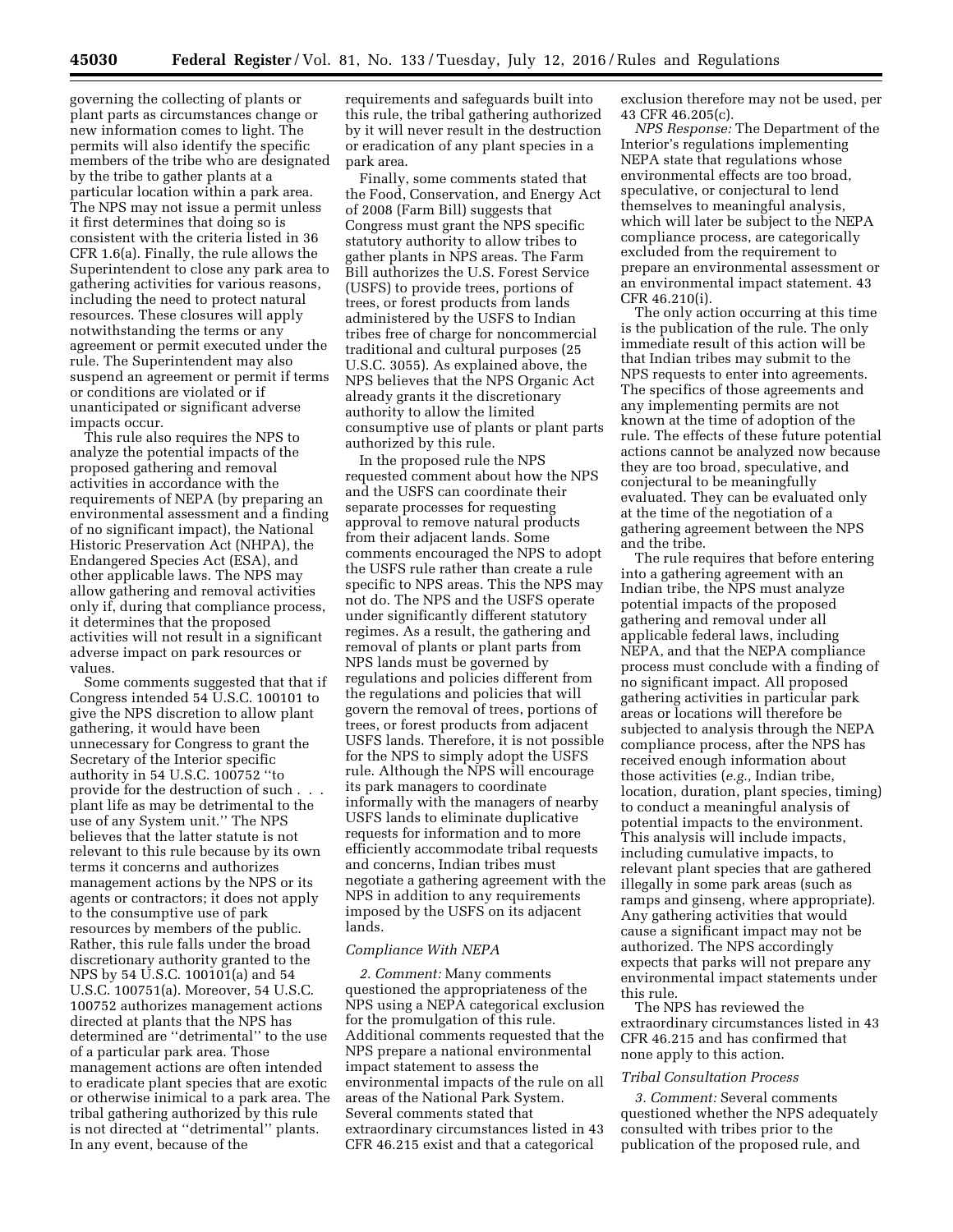some comments requested the NPS redo consultation with all individual tribes with face-to-face meetings.

*NPS Response:* The NPS held six consultation meetings across the country to discuss the proposed rule. All federally recognized tribes located in the 48 contiguous states received invitations to attend one or more of these meetings. NPS staff in Alaska conducted consultation with tribal entities who requested it, and a telephone conference was requested and held. Any gathering agreements developed as a result of this rule will be established after consultation between the specific tribe and NPS staff at the relevant park. The NPS believes it has met its consultation requirements under Executive Order 13175 and the Department of Interior Consultation Policy and does not plan to hold any additional consultation meetings regarding the promulgation of this rule.

*4. Comment:* Many comments called for a more explicit statement of when and with whom consultation should occur before entering into a gathering agreement, and periodically during the term of the agreement.

*NPS Response:* Language has been added to the rule requiring park Superintendents to engage in a consultation process with any tribe requesting a gathering agreement both before finalizing the details of the agreement and during periodic reviews of the status of the gathering activities under the agreement. The number of meetings and length of the initial consultation process will vary by park and local circumstances, but park Superintendents will undertake the NPS consultation process with tribes as the mechanism for creating the agreements. This includes consultation with any tribes that have gathering rights under treaty that may be impacted by an agreement with another tribe. It is possible that periodic consultation will be called for and necessary during the life of the agreements, not just for their creation. It is also expected that consultation will be required for the periodic review of the gathering activity results and analysis of impacts. The gathering agreements should stipulate when such consultation will occur, while leaving open the possibility of additional ad hoc consultation as necessary.

### *Process for Authorizing Gathering Activities*

*5. Comment:* Many comments noted that the process for requesting and entering into an agreement is burdensome to tribes. Some tribes noted they will need to negotiate and execute

different agreements with different park areas. Other comments called for the process to be simplified, such as allowing any member of a tribe with a valid agreement to gather plants rather than requiring the tribes to provide the names of specific tribal members who may gather within the park. One comment noted that the process will be harder on smaller tribes with less staff to work on the process.

*NPS Response:* As explained in more detail above, the process for requesting and entering into a gathering agreement ensures that the gathering activities do not result in unacceptable impacts to park resources, particularly plants. Formal requests for gathering agreements, the terms of each gathering agreement, the environmental analyses required for each agreement, and the terms and conditions of each special use permit must be tailored to the unique biological conditions, resources, values, and enabling legislation for each park area. Requiring the permits to identify the members who are designated by the tribe to gather plants will allow the NPS to verify that a person gathering plants within the park is authorized to conduct that activity.

*6. Comment:* A number of comments suggested that the tribes, not the NPS, should permit plant gatherers and manage the process of gathering plants within park areas.

*NPS Response:* Congress delegated management responsibility for the National Park System to the NPS. Only the NPS has the legal authority to issue discretionary special use permits to authorize the gathering of plants or plant parts in areas of the National Park System. This rule does not apply to situations where a tribe has a legal right to gather plants or plant parts in the park area under a treaty or federal statute.

*7. Comment:* A number of comments stated that the overall process from initial request to permitting of gatherers is antithetical to traditional plant gathering practices, which is conducted primarily in private or with families and is based upon traditional knowledge that is not necessarily in written form or derived through a formal process that requires the submission of paperwork and formal determinations.

*NPS Response:* The rule establishes a fair and transparent process to allow plant gathering that requires deliberation, defines key terms and common language, and identifies actions that must be taken before gathering activities can occur. Although the process in this rule may run counter to traditional methods of gathering, the NPS believes the steps required by this

rule are necessary to safeguard plant communities and the larger biological communities and processes, consistent with the NPS's statutory mandates to conserve the resources and values of the National Park System. The NPS believes that the documentation required by this rule will best ensure that impacts to park resources or values have been objectively and rigorously considered and that gathering activities comply with the terms and conditions agreed upon by the NPS and the tribes.

*8. Comment:* A number of comments suggested there should be a time limit for the NPS to answer a tribal request for a gathering agreement.

*NPS Response:* The NPS agrees there should be a time limit for an initial response from the park Superintendent, but the NPS also needs adequate time to review the merits of a request. The NPS has added a 90-day limit for a park Superintendent to initially respond to a tribe's request to enter into a plant gathering agreement. The time needed to enter into the agreement will not be subject to a deadline and will vary based on negotiations between the tribe and the NPS, and will be influenced by the resources, values, and other circumstances present at the park. The NPS believes that requiring a set amount of time for finalizing any agreement would be detrimental to the government-to-government consultation process, which should be given the time necessary to reach a conclusion.

*9. Comment:* A number of comments noted there was no conflict resolution or alternative dispute resolution section in the rule and that there should be some means for tribes to appeal NPS decisions.

*NPS Response:* The NPS has added an appeal process to the rule. If a Superintendent denies a tribe's request for a gathering agreement, then the Superintendent will provide the tribe with a written decision setting forth the reasons for the denial. The tribe may appeal the Superintendent's written decision to the NPS Regional Director within 60 days after receiving it. The appeal should set forth in writing the basis for the tribe's disagreement with the Superintendent's decision. Within 45 days after receipt of the tribe's written appeal, the Regional Director will affirm, reverse, or modify the Superintendent's decision, explaining the reasons for the appeal decision in writing, and promptly send a copy of the decision to the tribe. The Regional Director's appeal decision will constitute the NPS's final agency decision on the matter.

*10. Comment:* A number of comments asked who will monitor plant gathering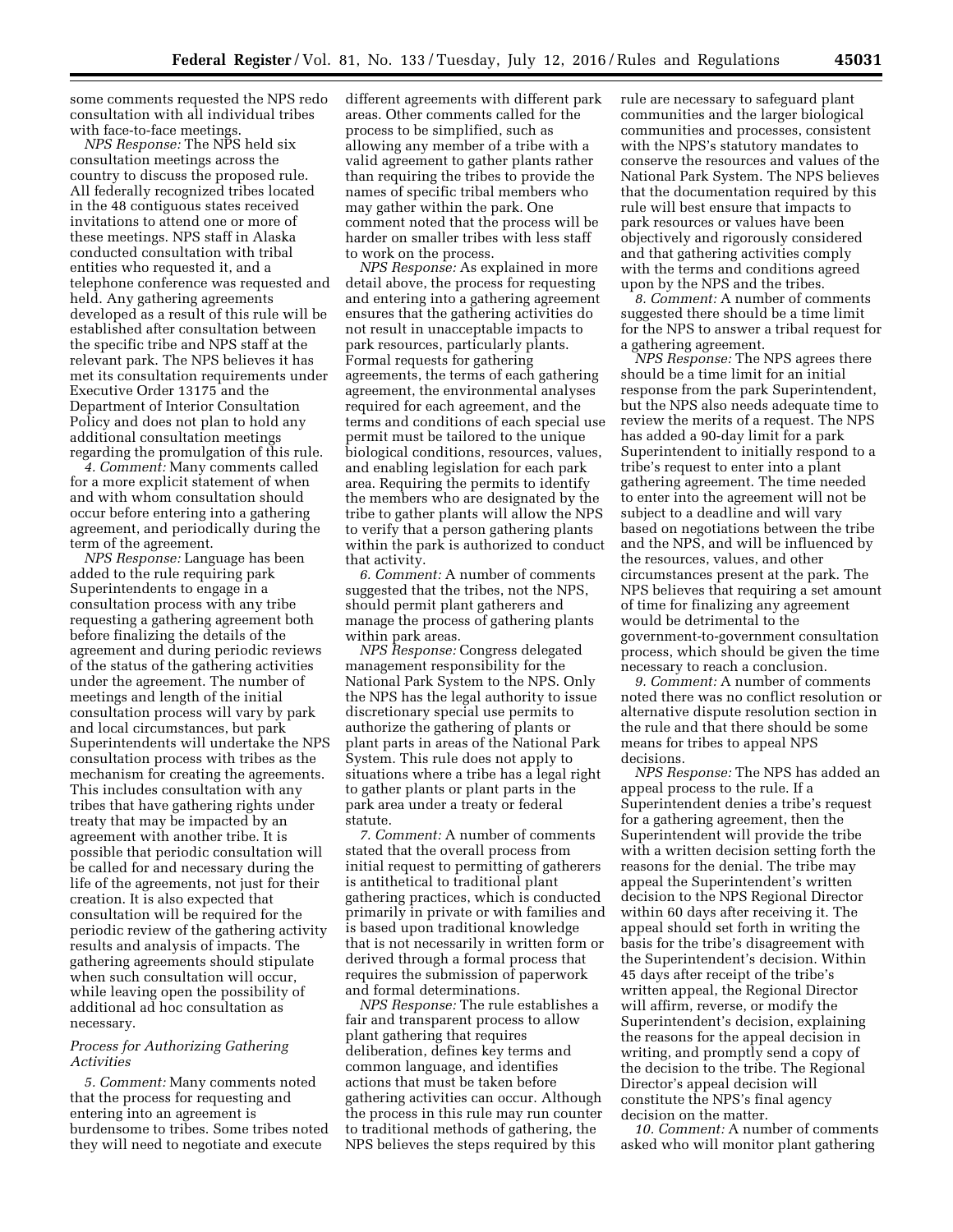and some suggested that tribes monitor plant gathering.

*NPS Response:* The rule requires that all gathering agreements contain protocols for monitoring gathering and removal activities, and thresholds above which NPS or tribal management intervention will occur. The NPS has on-going inventorying and monitoring projects for vascular plants in most park areas. Additionally, the NPS or other federal agencies may be monitoring federally threatened and endangered species in certain park areas. Tribes may request to join the NPS's efforts to monitor any effects of gathering of plant species on NPS-administered lands. Joint monitoring work will be agreed upon in the gathering agreement and may also be included in the terms and conditions of a special use permit.

*11. Comment:* Many tribes questioned the ability of the NPS to protect confidential information about who does the gathering and where the gathering occurs within a park area. These comments were based on a desire to prevent unauthorized people from collecting plants or plant parts and to protect the privacy of qualified plant gatherers as they participate in ceremonies associated with plant gathering.

*NPS Response:* During the process of consulting with tribes in order to enter into gathering agreements and to issue permits for gathering activities, the NPS may obtain information that the tribes consider sensitive or confidential, including the identity of tribal members who are authorized to gather plants or plant parts. As part of these consultations, the NPS will discuss ways to limit the scope of such information to the extent possible and to avoid releasing such information to the extent permitted by applicable laws. For example, in some circumstances NPS may be able to use identifiers other than personal names to designate tribal members who are authorized to gather plants or plant parts. To the extent permitted by applicable law, including 54 U.S.C. 100707, the Archaeological Resources Protection Act, and the NHPA, the NPS will withhold from public disclosure information about the specific location, character, and nature of resources on park lands.

*12. Comment:* Several comments felt that too much discretion is vested in the park Superintendent. For example, the rule states the Superintendent ''may'' negotiate and enter into an agreement with a tribe. The rule also allows the Superintendent to determine and document, based on information provided by the Indian tribe or others, that the Indian tribe has a traditional

association with the park area, and that the Indian tribe is proposing to gather and remove plants or plant parts in the park area for a traditional purpose.

*NPS Response:* The discretionary authority granted to Superintendents recognizes that they are subject-matter experts regarding management of the park area and and have been delegated responsibility to take action and respond to changing circumstances that may affect the values and resources of a park area. The discretion granted to Superintendents is consistent with longestablished discretionary authority granted to Superintendents in other sections of 36 CFR to make management decisions for NPS areas based upon a variety of criteria. The rule also requires Superintendents to obtain the written concurrence of the Regional Director to any agreement before it goes into effect. When reviewing formal requests for agreements and when determining whether the criteria have been met to enter into an agreement, Superintendents consult with the tribe and rely upon information provided by the tribe, as well as input and advice from NPS staff with subject matter expertise.

Superintendents will use all relevant forms of evidence made available to them to make a decision on traditional association, including oral history and evidence from the Indian Claims Commission.

*13. Comment:* Some comments requested that the Regional Director's role in agreements be circumscribed, while others requested the Regional Director's role be expanded in decision making.

*NPS Response:* NPS Regional Directors supervise park Superintendents. Requiring the Regional Director to concur before any agreement is signed ensures an important layer of review of decisions made by Superintendents that will help ensure that decision-making criteria are applied consistently across the regions of the National Park System. Regional Directors have regional staff that can assist park staff with the work required to negotiate gathering agreements and issue permits. The proposed rule required the Superintendent to obtain the Regional Director's written concurrence before issuing or terminating a permit. The NPS has removed this requirement in the final rule to allow Superintendents and Regional Directors to determine what type of permit review process is most appropriate for a particular park and region. The rule still requires the Regional Director to concur with all gathering agreements. Superintendents

may not issue permits that authorize activities that exceed the scope of activities agreed to by the Regional Director in the gathering agreement.

*14. Comment:* A few comments asked the NPS to clarify the type of agreement that will be used, while others suggested the use of a Memorandum of Understanding (MOU) or Memorandum of Agreement (MOA).

*NPS Response:* Section 5.2.2 of the Management Policies directs the NPS to establish mutually beneficial agreements with interested groups to facilitate consultation and cooperative management approaches with respect to culturally important natural resources. The goal of such agreements is to allow traditionally associated peoples, such as tribes eligible to negotiate gathering agreements under this rule, to exercise traditional cultural practices in parks to the extent those practices are allowable by law, are appropriate uses for the park area, and will not cause unacceptable impacts or impairment.

The selection of a specific type of agreement depends upon what is agreed upon between the NPS and the tribe. For example, depending on the details of the arrangement, the NPS may use a memorandum of understanding, a memorandum of agreement, or a general agreement to document its relationship and agreement with the tribe. The type of agreement for plant gathering is best left to the consultation and negotiation process rather than specified in the rule.

*15. Comment:* A few comments believe the rule is too rigid and will preclude ''opportunistic'' plant gathering when a gatherer sees a plant they did not anticipate.

*NPS Response:* As explained in more detail above, the process for requesting and entering into a gathering agreement, and the requirement to obtain a permit for gathering activities, exist to ensure that the gathering activities do not result in unacceptable impacts to park resources, particularly plants. Opportunistic or spontaneous gathering of plants not identified in the gathering agreement and permit issued by the NPS will not be allowed. Tribal members may gather only plants or plant parts identified in the gathering agreement and permit, subject to the terms and conditions listed in the permit. An agreement and permit may be amended, however, to include additional plant species as explained in the response to the following comment.

*16. Comment:* A few comments asked if a gathering agreement could be amended at a later date.

*NPS Response:* An agreement may be amended if the proposed change is mutually agreed upon by the NPS and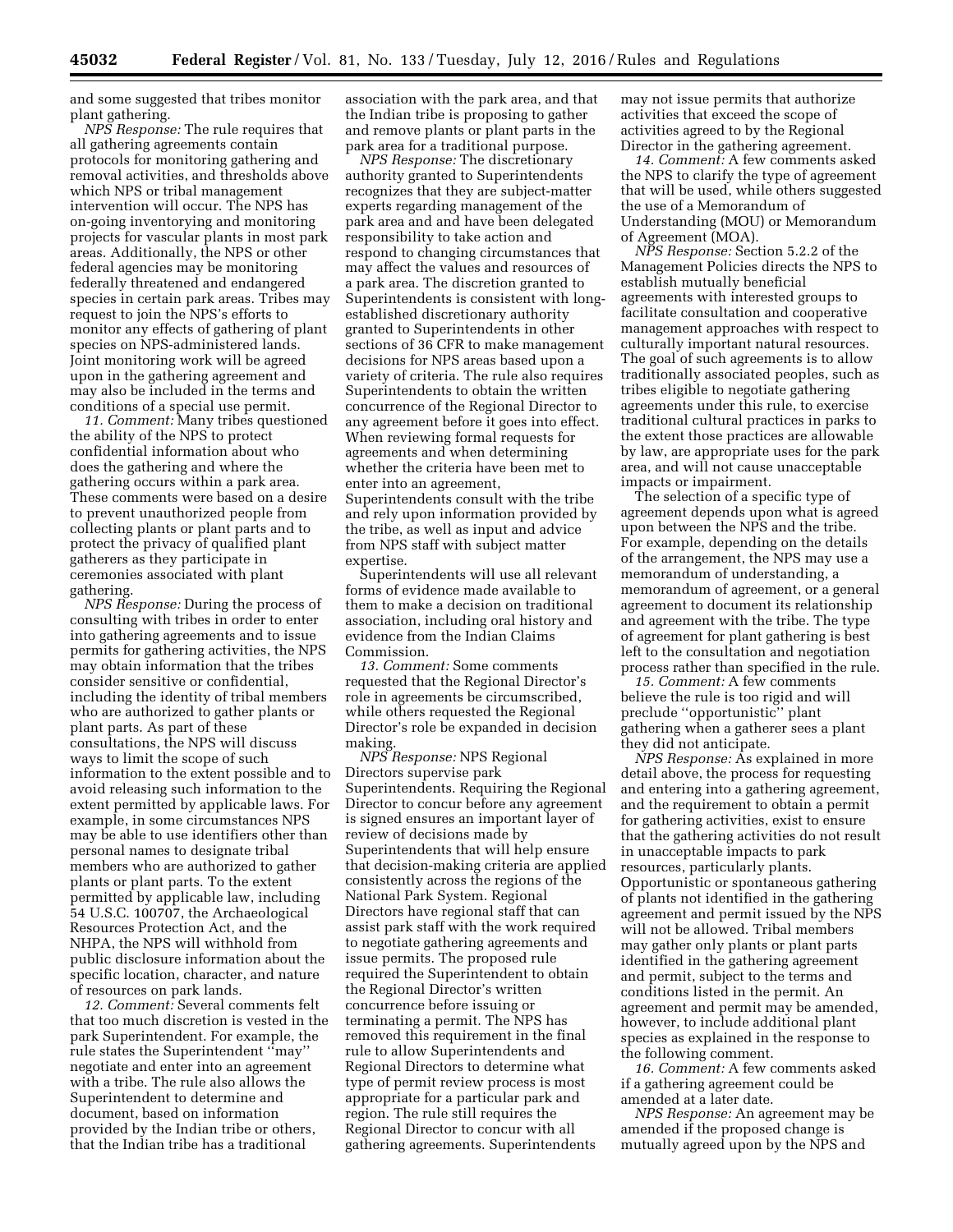the tribe, concurred with by the Regional Director, and formally executed either as an amendment to the existing agreement or as an entirely new agreement. Adjustments to gathering activities that are consistent with an existing agreement will not require a new agreement and may be included in the terms and conditions of the special use permit issued by the NPS. Amendments or adjustments to gathering activities that are not within the scope of environmental impacts analyzed under NEPA when the original agreement was executed must be subject to additional environmental review prior to taking effect.

*17. Comment:* A number of comments suggested that all agreements should have a clause prohibiting the gathering of species listed as threatened or endangered under the ESA.

*NPS Response:* The NPS agrees and has modified the rule to require all agreements to prohibit the gathering of any species listed as threatened or endangered under the ESA. In addition the required environmental assessment should analyze whether to prohibit gathering activities in critical habitat for any species designated under the ESA and analyze any other plant species of special concern. The NPS will engage in consultation under Section 7 of the ESA if the environmental analyses required before entering into a gathering agreement identify potential adverse effects upon listed species or critical habitat.

## *Commercial Use of Gathered Plants and Plant Parts*

*18. Comment:* A number of comments objected to the prohibition against any commercial use of plants or plant parts gathered under this rule. Comments generally agreed that there should be no sale of raw plants or plant parts. However, they requested that the NPS reconsider the use of limited quantities of plants and plant parts in the manufacture of traditional American Indian handicrafts.

*NPS Response:* The rule requires that gathering agreements contain a statement that the sale or commercial use of natural products is prohibited under existing NPS regulations at 36 CFR  $2.1(c)(3)(v)$ . This prohibition applies, like other NPS regulations, to activities occurring within the boundaries of areas of the National Park System, as described in 36 CFR 1.2. The NPS acknowledges that some tribal members may wish to use plants or plant parts gathered under this rule to make and sell traditional handicrafts such as baskets outside of the park area. This limited commercial use of plants or

plant parts gathered in park areas may help tribes maintain traditional cultural practices, which is a primary purpose of this rule. Accordingly, this rule does not purport to regulate or prohibit this activity. The NPS will continuously monitor the impact of plant gathering on park resources and values and will adjust, through the permitting process, the quantity of plants or plant parts that may be gathered by tribal members in the park. If the use of plants or plant parts gathered in the park to make and sell traditional handicrafts begins to have an impact on park resources or values, then the NPS will curtail the authorized gathering activities accordingly.

#### *Treaty Rights*

*19. Comment:* Several comments referred to the possible abrogation or diminishment of, or infringement upon, existing treaty rights held by tribes to gather plants within NPS areas. Some comments identified concerns that plant gathering by members of a tribe operating under an agreement would negatively impact the ability of other tribes to exercise treaty rights to gather the same plant species.

*NPS Response:* This rule does not purport to abrogate, diminish, or regulate the exercise of treaty rights held by federally recognized Indian tribes, including any rights to gather plants or plant parts in NPS-administered park areas.

If the NPS determines that it is not sustainable to allow gathering under an agreement provided for in this rule and under a treaty, the rights to gather under treaty will take precedence over gathering under an agreement. It is possible that limits will need to be placed on gathering a particular plant species under an agreement to ensure that the activity is conducted in a sustainable manner. If the environmental analysis conducted prior to finalizing an agreement indicates that limits need to be stipulated, these limits will be included in the gathering agreement. If subsequent monitoring indicates an adverse impact to the species warranting additional limits, then the agreement can be amended to include those limits, or the additional limits can be placed in the permits issued for gathering activities. The rule also gives the Superintendent the authority to close park areas, or portions thereof, to gathering and removing plant species that are subject to gathering under an agreement and permit, in order to protect natural resources.

### *Tribal Self-Governance Act*

*20. Comment:* A few comments asked if the Tribal Self Governance Act could be employed to manage the plant gathering agreement at a park or as a method to substitute for the permit process.

*NPS Response:* Title II of the Indian Self-Determination Act Amendments of 1994 (Pub. L. 103–413, the ''Tribal Self-Governance Act'') instituted a permanent self-governance program at the Department of the Interior. Under the self-governance program, certain programs, services, functions, and activities, or portions thereof, in Interior bureaus other than the Bureau Indian Affairs are eligible to be planned, conducted, consolidated, and administered by a tribe that has an executed self-governance compact with the Federal government. Under section 403(k) of the Tribal Self-Governance Act, funding agreements may not include programs, services, functions, or activities that are inherently federal or where the statute establishing the existing program does not authorize the type of participation sought by the tribe. The NPS believes that assessing the impacts of the gathering of plants or plant parts on park resources and values, negotiating an agreement with a tribe to gather plants or plant parts within a park area, and monitoring the impacts of the authorized gathering activities on park resources and values are inherently federal functions that are not eligible for inclusion in a selfgovernance funding agreement.

### *National Historic Preservation Act and Traditional Cultural Properties*

*21. Comment:* A number of comments noted there is a relationship between plant gathering areas in park areas and areas for which a Traditional Cultural Property (TCP) nomination would be appropriate or may already exist.

*NPS Response:* A TCP is a natural resource or area eligible for nomination to the National Register of Historic Properties under the NHPA. National Register eligibility criteria are distinct from the considerations and determinations under this rule. While some plant species have enhanced cultural significance because of their specific location, not every plantgathering location will have enhanced cultural significance simply because the plants are found there. TCPs do not necessarily correlate with plantgathering locations. The different purposes and eligibility requirements for TCP nominations under the NHPA make using the TCP process an unworkable substitute for the process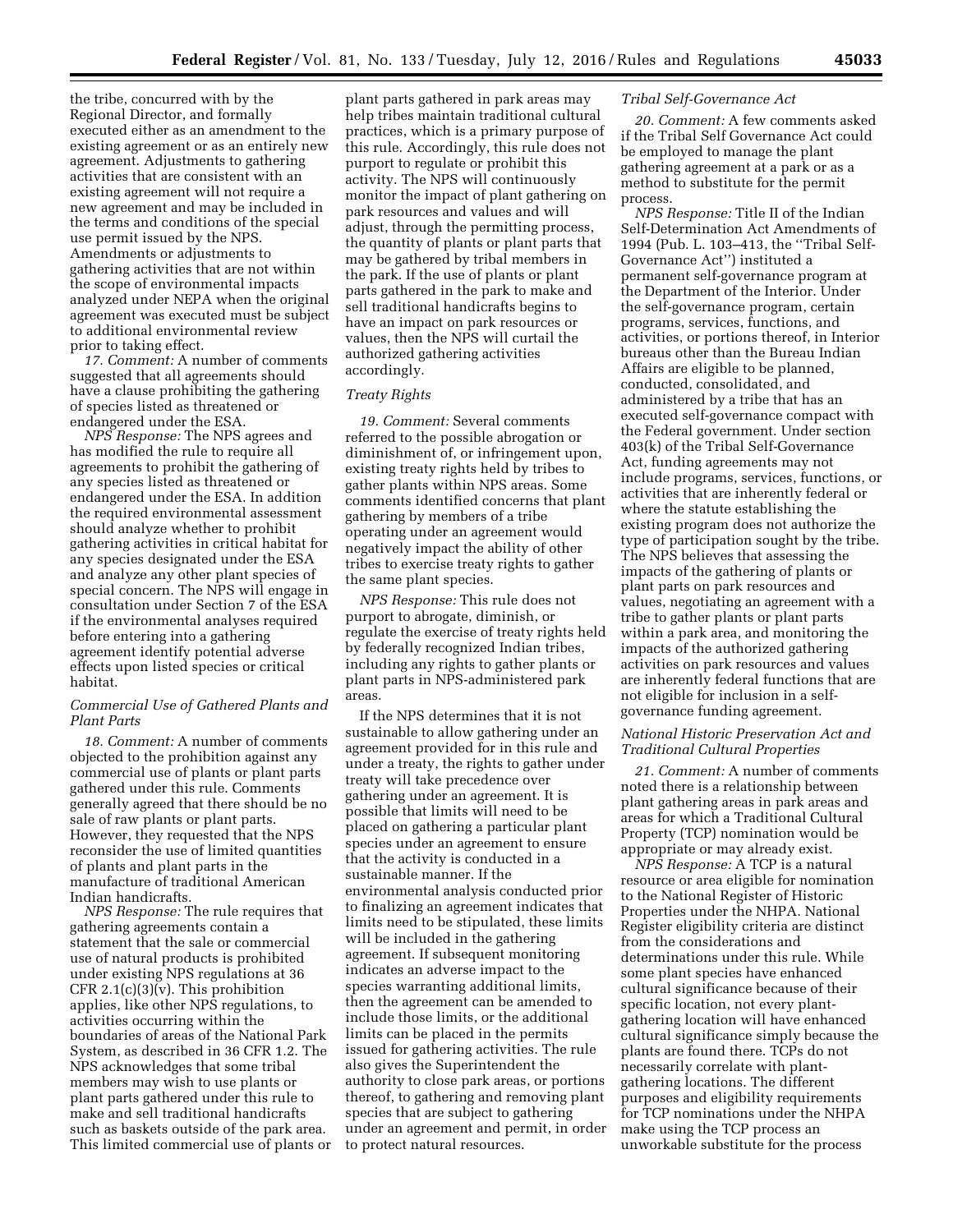| for authorizing plant gathering under |  |
|---------------------------------------|--|
| this rule.                            |  |

**Changes in the Final Rule**  After taking the public comments into consideration and after additional

review, the NPS made the following substantive changes in the final rule:

|                                                      | Added definitions for "Plants or plant parts" and "Traditional gathering".                                                                                                                                                                                                                                                                                              |
|------------------------------------------------------|-------------------------------------------------------------------------------------------------------------------------------------------------------------------------------------------------------------------------------------------------------------------------------------------------------------------------------------------------------------------------|
|                                                      | Clarified that after receiving a request that contains the required information, the Superintendent will begin con-<br>sultation with the requesting tribe in order to develop an agreement and will consult with any other tribe that<br>has gathering rights in that park area.                                                                                       |
|                                                      | Added a requirement that the Superintendent provide an initial response within 90 days after receiving a tribal re-<br>quest to enter into a gathering agreement. If the Superintendent fails to initiate consultation within 90 days,<br>then the tribe may submit the request to the Regional Director.                                                               |
| $\S\S 2.6(d)(2)$ and $2.6(d)(3)$                     | Combined these two related paragraphs into a single paragraph and added a requirement that the NPS prepare<br>an environmental assessment and a finding of no significant impact that meets the requirements of NEPA be-<br>fore entering into an agreement to allow traditional gathering and removal.                                                                 |
|                                                      | Removed a redundant requirement that, before entering into a gathering agreement, the Superintendent must de-<br>termine that the proposed gathering activities meet the requirements for issuing a permit under 36 CFR 1.6(a).<br>This issue is addressed in paragraph $2.6(f)(2)$ , which requires that permits be issued in accordance with sec-<br>tion 36 CFR 1.6. |
| $\S 2.6(f)(1)(v)$ (§ 2.6(f)(5) in<br>proposed rule). | Added a requirement that all agreements contain language prohibiting the gathering of any species listed as<br>threatened or endangered under the Endangered Species Act.                                                                                                                                                                                               |
|                                                      | Added a requirement that all agreements require periodic reviews of the status of gathering activities under the<br>agreement.                                                                                                                                                                                                                                          |
|                                                      | Added a requirement that a permit issued under a gathering agreement identify the tribal members designated by<br>the tribe to gather plants or plant parts under the permit.                                                                                                                                                                                           |
|                                                      | Removed requirements that the Superintendent must obtain the written concurrence of the Regional Director be-<br>fore issuing a permit.                                                                                                                                                                                                                                 |
|                                                      | Added a new section explaining the right of tribes to appeal decisions made by the Superintendent to the Re-<br>gional Director.                                                                                                                                                                                                                                        |

#### **Section by Section Analysis**

*Section 2.1(d)—Preservation of Natural, Cultural and Archeological Resources* 

The rule modifies the existing prohibition in this section on the taking, use, or possession of plants for ceremonial or religious purposes, by adding an exception for the gathering and removal of plants or plant parts by members of a federally-recognized Indian tribe in accordance with the requirements of this rule. The rule does not nullify or abrogate any existing statutory or treaty rights, nor does it affect rules governing the taking of fish or wildlife.

### *Section 2.6(a)—What terms do I need to know?*

This section defines the following terms that are used in the rule: Indian tribe, Plants or plant parts, Traditional association, Traditional purpose, Traditional gathering, and Tribal official. The NPS added a definition to the final rule that defines ''plants or plant parts'' as vascular plants or parts of vascular plants. No other types of plants may be gathered or removed under this rule. The NPS added this definition to clarify that non-vascular plants such as bryophytes (*e.g.* mosses, lichens, and liverworts) and fungi (*e.g.*  mushrooms) are not covered under this rule and may not be collected under a gathering agreement. There is limited historical evidence that non-vascular plants were used by tribes for traditional purposes. The primary use of nonvascular plants is commercial.

### *Section 2.6(b)—How will the Superintendent authorize gathering and removal?*

This section provides a summary of the process for authorizing a tribe to gather and remove plants or plant parts in a park area. The rule authorizes agreements to allow and manage tribal gathering and removal of plants or plant parts for traditional purposes in park areas. The agreements will explicitly recognize the special government-togovernment relationship between Indian tribes and the United States, and will be based upon mutually agreed upon terms and conditions subject to the requirements of § 2.6(d). The agreements will serve as the framework under which the NPS will allow tribal gathering and removal and will be implemented by an accompanying permit issued by the NPS under § 1.6, which will authorize the gathering and removal activities.

#### *Section 2.6(c)—How must a tribe request to enter into an agreement?*

This section explains how a tribe must request a gathering agreement from the NPS. The Superintendent will respond within ninety (90) days to a properly submitted request from the appropriate tribal official expressing interest in entering into an agreement for gathering and removal based on tribal traditional association with the park area, and on the continuation of

traditional tribal cultural practices on park land. The tribal request must include a description of the traditional association that the Indian tribe has to the park area, a brief explanation of the traditional purposes to which the gathering and removal activities will relate, and a description of the gathering and removal activities that the Indian tribe is interested in conducting.

#### *Section 2.6(d)—What are the criteria for entering into agreements?*

This section identifies criteria that must be met before the NPS will enter into a gathering agreement with a tribe. The rule requires the Superintendent to determine that the Indian tribe has a traditional association with the park area; determine that the Indian tribe is proposing to gather and remove plants or plant parts in the park area for a traditional purpose; analyze potential impacts of the proposed gathering activities under NEPA, NHPA, ESA, and other applicable laws; determine that the proposed gathering and removal activities will not result in a significant adverse impact on park resources or values; and determine that the agreement for the proposed gathering and removal meets the requirements for issuing a permit under 36 CFR 1.6(a).

## *Section 2.6(e)—When must the Superintendent deny a request to enter into an agreement?*

This section explains that the Superintendent must deny a request from a tribe to enter into a gathering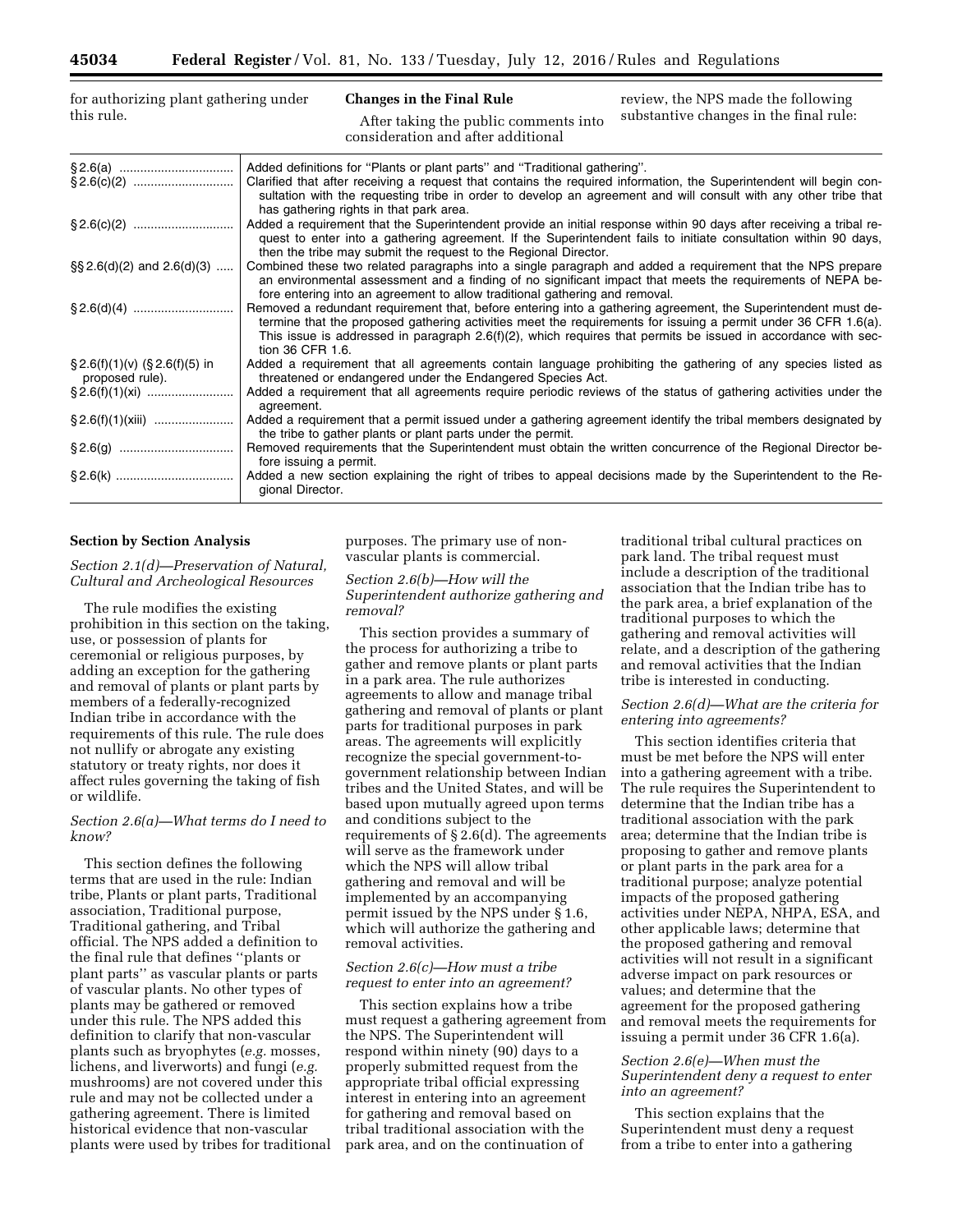agreement if any of the criteria in pararaph (d) cannot be met.

### *Section 2.6(f)—How will agreements be implemented?*

This section explains that gathering agreements, at a minimum, must require that the tribal government identify who within the tribe is designated to gather and remove; how such individuals will be identified; what plants or plant parts may be gathered and removed; and limits on size, quantities, seasons, or locations where the gathering and removal may take place.

Agreements will also establish NPStribal protocols for monitoring park resources subject to gathering and removal operating protocols, and remedies for noncompliance in addition to those set out in the rule. In the case of noncompliance by members of the tribe, the NPS will initially apply these agreed-upon remedies and, if warranted, seek prosecution of specific violators, prior to terminating the agreement. This section also provides for any special conditions unique to the park area or tribal tradition that may be included within the scope of existing law. The NPS will authorize the tribe to manage gathering and removal by tribal members, subject to the conditions of the agreement. Gathering agreements will be implemented through a permit issued by the park for the authorized gatherers under 36 CFR 1.6.

### *Section 2.6(g)—What concurrence must the Superintendent obtain?*

This section requires the Regional Director to approve any agreement entered into under the rule.

### *Section 2.6(h)—When will the Superintendent close areas to gathering and removal?*

This section explains the Superintendent's authority to close park areas to gathering and removal, notwithstanding the terms of any agreement or permit executed under this rule. The Superintendent may close a park area to gathering and removal when necessary to maintain public health and safety, protect environmental or scenic values, protect park resources, aid scientific research, implement management responsibilities, equitably allocate the use of facilities, or avoid conflict among visitor use activities. Those criteria are drawn verbatim from the existing NPS regulation authorizing closures generally, 36 CFR 1.5(a). Under that regulation, the Superintendent may close all or a portion of a park area to all public use or to a specific activity or use for one of the enumerated reasons. It is important to note that an order

closing a park area to gathering and removal does not suspend, rescind, or otherwise affect the underlying tribal gathering agreement, which remains in effect. Except for emergencies, the Superintendent will provide appropriate public notice of any closures in accordance with 36 CFR 1.7. The Superintendent will also provide written notice of the closure directly to any tribe that has an agreement to gather and remove plants or plant parts from the close area.

### *Section 2.6(i)—When may an agreement or permit be suspended or terminated?*

This section explains when an agreement or permit may be suspended or terminated by the NPS. The rule allows the NPS to suspend or terminate an agreement or permit where terms or conditions are violated or unanticipated or significant adverse impacts occur. The Superintendent must prepare a written determination justifying the action. A termination is subject to the concurrence of the Regional Director. Termination of an agreement or permit will be based on factors such as careful analysis of impacts on park resources and the effectiveness of NPS-tribal agreement administration. The NPS also may address violations of a permit under 36 CFR 1.6(g).

## *Section 2.6(j)—When is gathering prohibited?*

Gathering and removal of plants or plant parts remains prohibited, except as authorized under this rule (including the terms and conditions of an agreement and permit issued under this rule), or as otherwise authorized by federal statute, treaty, or another NPS regulation.

### *Section 2.6(k)—How may a tribe appeal a decision under this rule?*

This section explains that tribes have the right to appeal a decision made by the Superintendent to deny a request for an agreement. Decisions on appeal will be made by the Regional Director pursuant to the procedures in this rule.

## **Compliance With Other Laws, Executive Orders, and Department Policy**

#### **Regulatory Planning and Review (Executive Orders 12866 and 13563)**

Executive Order 12866 provides that the Office of Information and Regulatory Affairs (OIRA) in the Office of Management and Budget will review all significant rules. OIRA has determined that this rule is not significant.

Executive Order 13563 reaffirms the principles of Executive Order 12866 while calling for improvements in the

nation's regulatory system to promote predictability, to reduce uncertainty, and to use the best, most innovative, and least burdensome tools for achieving regulatory ends. The executive order directs agencies to consider regulatory approaches that reduce burdens and maintain flexibility and freedom of choice for the public where these approaches are relevant, feasible, and consistent with regulatory objectives. Executive Order 13563 emphasizes further that regulations must be based on the best available science and that the rulemaking process must allow for public participation and an open exchange of ideas. We have developed this rule in a manner consistent with these requirements.

#### **Regulatory Flexibility Act (RFA)**

This rule will not have a significant economic effect on a substantial number of small entities under the RFA (5 U.S.C. 601 *et seq.*). This certification is based on information contained in the report titled, ''Cost-Benefit and Regulatory Flexibility Analyses'' available for review at *[https://](https://www.nps.gov/tribes/final_rule.htm) [www.nps.gov/tribes/final](https://www.nps.gov/tribes/final_rule.htm)*\_*rule.htm.* 

## **Small Business Regulatory Enforcement Fairness Act (SBREFA)**

This rule is not a major rule under 5 U.S.C. 804(2), the SBREFA. This rule:

(a) Does not have an annual effect on the economy of \$100 million or more.

(b) Will not cause a major increase in costs or prices for consumers, individual industries, federal, state, or local government agencies, or geographic regions.

(c) Does not have significant adverse effects on competition, employment, investment, productivity, innovation, or the ability of U.S.-based enterprises to compete with foreign-based enterprises.

This determination is based on information from ''Cost-Benefit and Regulatory Flexibility Analyses'' available for review at *[https://](https://www.nps.gov/tribes/final_rule.htm) [www.nps.gov/tribes/final](https://www.nps.gov/tribes/final_rule.htm)*\_*rule.htm.* 

#### **Unfunded Mandates Reform Act (UMRA)**

This rule does not impose an unfunded mandate on State, local, or tribal governments or the private sector of more than \$100 million per year. The rule does not have a significant or unique effect on State, local or tribal governments or the private sector. It addresses use of NPS lands only. A statement containing the information required by the UMRA (2 U.S.C. 1531 *et seq.*) is not required.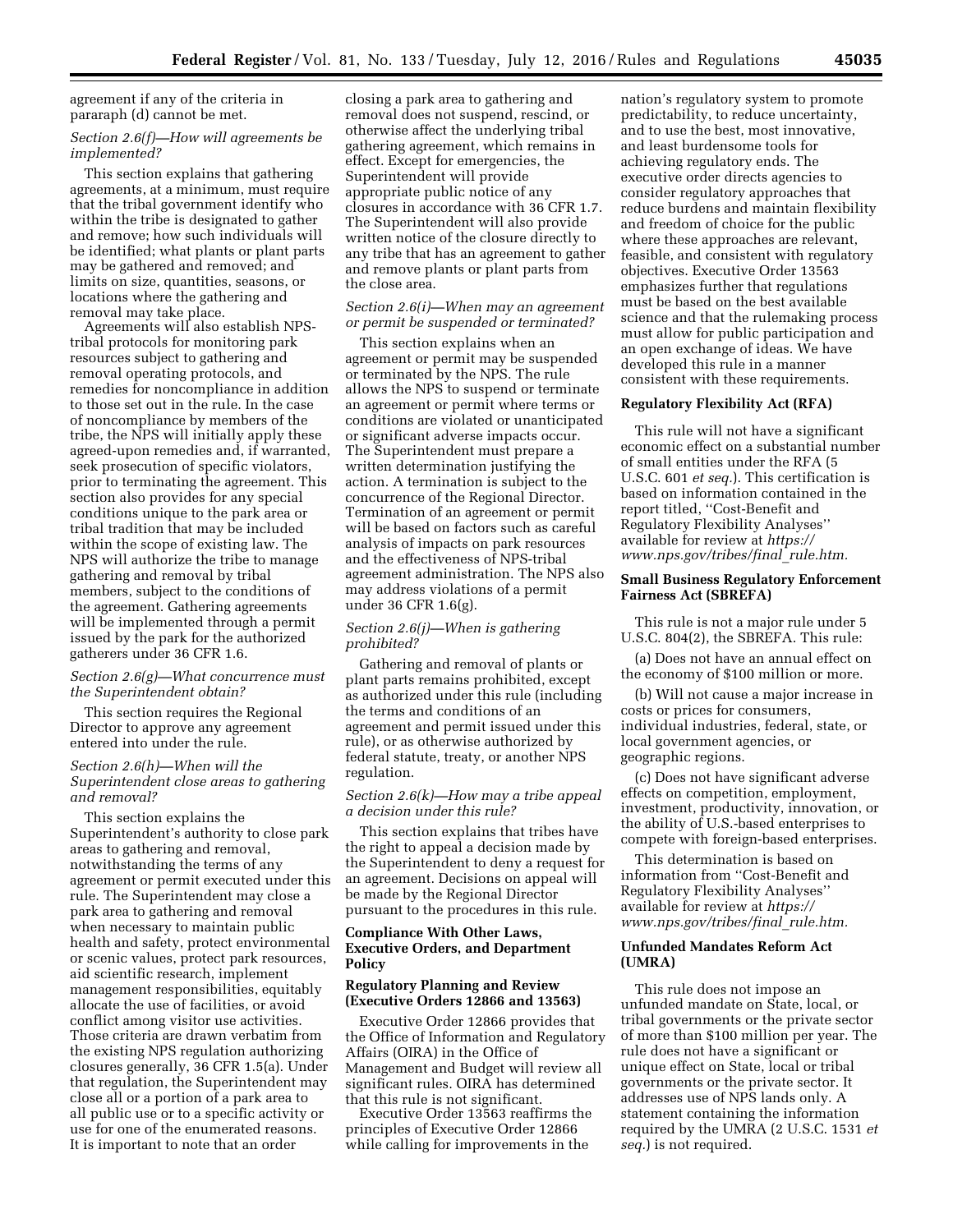#### **Takings (Executive Order 12630)**

This rule does not effect a taking of private property or otherwise have taking implications under Executive Order 12630. A takings implication assessment is not required.

### **Federalism (Executive Order 13132)**

Under the criteria in Executive Order 13132, the rule does not have sufficient Federalism implications to warrant the preparation of a Federalism summary impact statement. This rule only affects use of NPS-administered lands. It has no outside effects on other areas. A Federalism summary impact statement is not required.

### **Civil Justice Reform (Executive Order 12988)**

This rule complies with the requirements of Executive Order 12988. Specifically, this rule:

(a) Meets the criteria of section 3(a) requiring that all regulations be reviewed to eliminate errors and

ambiguity and be written to minimize litigation; and

(b) Meets the criteria of section 3(b)(2) requiring that all regulations be written in clear language and contain clear legal standards.

## **Consultation With Indian Tribes (Executive Order 13175 and Department Policy)**

The Department of the Interior strives to strengthen its government-togovernment relationship with Indian tribes through a commitment to consultation with Indian tribes and recognition of their right to selfgovernance and tribal sovereignty. We have evaluated this rule under the Department's consultation policy and under the criteria in Executive Order 13175, and have identified direct tribal implications. We have consulted with tribes on a government-to-government basis as explained above in this rule.

### **Paperwork Reduction Act of 1995**

This rule contains a collection of information that the Office of

Management and Budget (OMB) has approved under the Paperwork Reduction Act of 1995 (44 U.S.C. 3501 *et seq.*). OMB has assigned OMB Control Number 1024–0271, which expires 07/ 31/2019. We may not conduct or sponsor and a person is not required to respond to a collection of information unless it displays a currently valid OMB control number.

*Title:* Gathering of Certain Plants or Plant Parts by Federally Recognized Indian Tribes for Traditional Purposes, 36 CFR 2.

*OMB Control Number:* 1024–0271.

*Service Form Number:* None.

*Type of Request:* New Collection

*Description of Respondents:* Indian tribes.

*Respondent's Obligation:* Required to obtain or retain a benefit.

*Frequency of Collection:* On occasion. *Estimated Number of Respondents:*  30.

|         | Estimated<br>number of<br>annual<br>responses | Completion<br>time per<br>response<br>(hours) | Estimated<br>total annual<br>burden<br>hours |
|---------|-----------------------------------------------|-----------------------------------------------|----------------------------------------------|
| Appeals | 20                                            | 20                                            | 80<br>100<br>50                              |
| T∩tal   | 30                                            |                                               | 230                                          |

An Indian tribe that has a traditional association with a park area may request that we enter into an agreement with the tribe for gathering and removal from the park area of plants or plant parts for traditional purposes. The agreement will define the terms under which the Indian tribe may be issued permits that will designate the tribal members who may gather and remove plants or plant parts within the park area in accordance with the terms and conditions of the agreement and the permit.

(1) The initial request from an Indian tribe that we enter into an agreement with the tribe for gathering and removal of plants or plant parts for traditional purposes. The request must include the information specified in § 2.6(c).

(2) The agreement, which defines the terms under which the Indian tribe may be issued a permit. To make determinations based upon tribal requests or to enter into an agreement, we may need to collect information from those Indian tribes who make requests and from the specific tribal members. The agreement must contain the information specified in § 2.6(f).

During the final rule stage, we made one change in our information collection requirements. We added a new section on the appeals process, outlining the right of tribes to appeal decisions made by the Superintendent to the Regional Director. Appeals should set forth the substantive factual or legal bases for the tribe's disagreement with the Superintendent's decision and any other information the tribe wishes the Regional Director to consider. During the proposed rule stage, we solicited comments on the information collection requirements. We addressed all comments in the preamble above. A number of comments addressed the issue of the information requested under this rule. These comments fell within three broad categories:

(1) *Is there a basic need for the information?* Some comments questioned why we need to collect the information specified in the gathering rule, suggesting instead that the individual tribes are better suited to identify the people, plants, places, and methods by which plant gathering would take place.

*NPS Response:* Under the rule, tribes identify the specific details of their proposed plant gathering and provide that information to the Superintendent for consideration. This information is necessary to meet our legislated and regulatory responsibilities to conserve park resources, particularly plants. Because parks have different biological conditions and plants as well as different enabling legislation, the information we collect under this rule is required to develop NEPA environmental documents and to determine whether specific communities of plants or plant parts are healthy enough to be included in a plant gathering agreement.

(2) *Why is there a need for a tribe to provide specific details about the plant gathering?* Some comments called the level of detail required for the agreements ''overly burdensome'' and raised the question as to whether or not we need to collect: Specific lists of tribal members who would be allowed to collect plants and plant parts, specific lists of the plants targeted for gathering by the tribal members, specific locations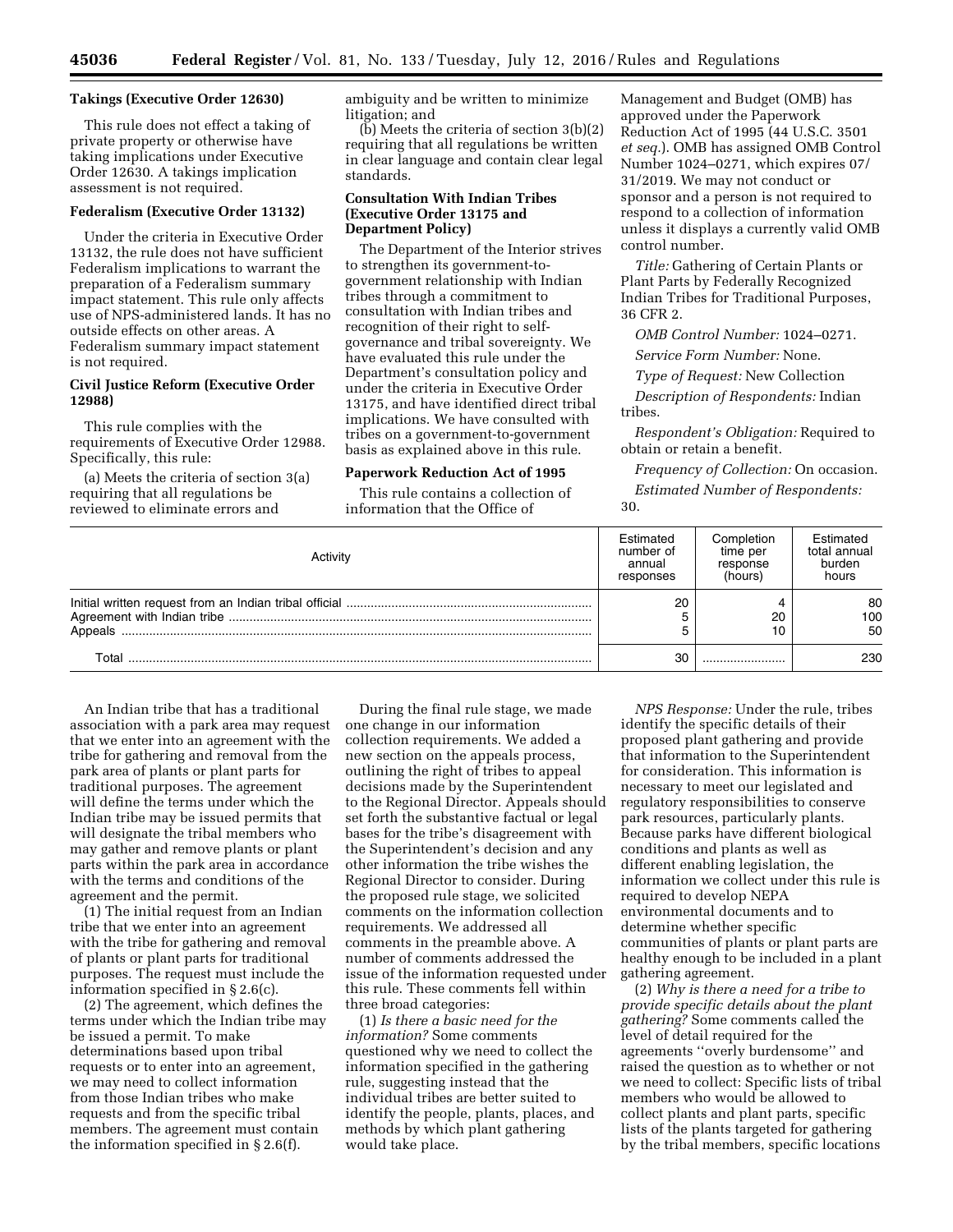from which the plants would be gathered, specific times where the plant gathering would take place, and specific descriptions of the traditional methods to be used to gather the plants.

*NPS Response:* We believe the information is necessary to minimize impacts to park resources and values, allow for efficient implementation of agreements, and prevent unauthorized gathering. We believe that this rule is broad enough to allow latitude in the specificity required to create workable agreements between the NPS and traditionally associated tribes. Permits issued under the agreements must list tribal members who will gather plants or plant parts during the time period covered by the permit. Tribal members who are authorized to gather plants are encouraged to have tribal identification cards in their possession during gathering activities. In addition to the permitted tribal members, tribes will need to provide a list of plants or plant parts to be gathered under the agreements, general time frames when the gathering of plants or plant parts would take place, and a general description of the proposed method of gathering so that the NPS can continue to ensure that there will be no significant adverse impacts to park resources. We believe that the categories of information that we will collect are necessary to develop the environmental assessment and finding of no significant impact under NEPA and to determine whether or not the communities of plants or plant parts desired are healthy enough to be included within a plant gathering agreement.

(3) *Can the NPS protect the sensitive information tribes provide about traditional methods of gathering, traditional uses of plants and plant parts, and so forth?* Many tribal respondents questioned our ability to protect confidential information about who does the gathering and plant gathering locations.

*NPS Response:* See NPS Response to Comment 11 above.

We did not change our information collection requirements based on these comments. The public may comment at any time on the accuracy of the information collection burden in this rule. You may send comments on any aspect of these information collection requirements to the Information Collection Clearance Officer, National Park Service, 12201 Sunrise Valley Drive (Mail Stop 242), Reston, VA 20192.

## **National Environmental Policy Act (NEPA)**

This rule does not constitute a major federal action significantly affecting the quality of the human environment. A detailed statement under NEPA is not required because the rule is covered by a categorical exclusion. The Department of the Interior Regulations for implementing NEPA at 43 CFR 46.210(i) and the NPS NEPA Handbook at ¶ 3.2(H) allow for the following to be categorically excluded: ''policies, directives, regulations, and guidelines that are of an administrative, financial, legal, technical, or procedural nature; or whose environmental effects are too broad, speculative, or conjectural to lend themselves to meaningful analysis and will later be subject to the NEPAcompliance process, either collectively or case-by-case.''

The NPS has determined that the environmental effects of this rule are too broad, speculative, or conjectural for a meaningful analysis. In order to enter into an agreement for gathering of natural products under the rule, the NPS will first need to receive a request from an appropriate tribal official. While there are a number of Indian tribes that may qualify for an agreement under the rule, the NPS can only speculate at this point as to which Indian tribes will request an agreement, which park areas will be affected, and what specific resources specific Indian tribes will request to collect. Because of this, the NPS has explicitly required that it prepare an environmental assessment and a finding of no significant impact that meets the requirements of NEPA for each gathering agreement, on a case-by-case basis. The activities allowed by the permit must fall within the scope of activities agreed upon in the gathering agreement. As a result, no collection of plants or plant parts will occur under this rule until after a site-specific NEPA analysis is completed.

The NPS has also determined that the rule does not involve any of the extraordinary circumstances listed in 43 CFR 46.215 that would require further analysis under NEPA.

### **Effects on the Energy Supply (Executive Order 13211)**

This rule is not a significant energy action under the definition in Executive Order 13211. A Statement of Energy Effects is not required.

#### **Drafting Information**

The primary authors of the proposed rule were Patricia L. Parker, Ph.D., Chief, American Indian Liaison Office;

Frederick F. York, Ph.D., Regional Anthropologist, Pacific West Region; and Philip Selleck, Associate Regional Director for Operations, National Capital Region. The primary authors of the final rule were Joe Watkins, Ph.D., Chief, American Indian Liaison Office; Michael J. Evans, Ph.D., Chief, Cultural Anthropology/Ethnography, Midwest Region; Timothy Cochrane, Ph.D., Superintendent, Grand Portage National Monument; and Dr. Meredith Hardy, Archeologist, Southeast Archeological Center.

# **List of Subjects in 36 CFR Part 2**

National parks, Native Americans, Natural resources.

For the reasons given in the preamble, the National Park Service amends 36 CFR part 2 as follows:

## **PART 2—RESOURCE PROTECTION, PUBLIC USE AND RECREATION**

■ 1. The authority citation for Part 2 continues to read as follows:

**Authority:** 54 U.S.C. 100101, 100751, 320102.

■ 2. In § 2.1, revise paragraph (d) to read as follows:

### **§ 2.1 Preservation of natural, cultural and archeological resources.**

\* \* \* \* \* (d) This section shall not be construed as authorizing the taking, use, or possession of fish, wildlife, or plants for ceremonial or religious purposes, except for the gathering and removal of plants or plant parts by enrolled members of an Indian tribe in accordance with § 2.6, or where specifically authorized by federal statutory law, treaty, or in accordance with § 2.2 or § 2.3.

\* \* \* \* \*

■ 3. Add § 2.6 to read as follows:

#### **§ 2.6 Gathering of plants or plant parts by federally recognized Indian tribes.**

(a) *What terms do I need to know?* The following definitions apply only to this section.

*Indian tribe* means an American Indian or Alaska Native tribe, band, nation, pueblo, village, or community that the Secretary of the Interior acknowledges to exist as an Indian tribe under the Federally Recognized Tribe List Act of 1994, 25 U.S.C. 479a.

*Plants or plant parts* means vascular plants or parts of vascular plants. No other types of plants may be gathered or removed under this section.

*Traditional association* means a longstanding relationship of historical or cultural significance between an Indian tribe and a park area predating the establishment of the park area.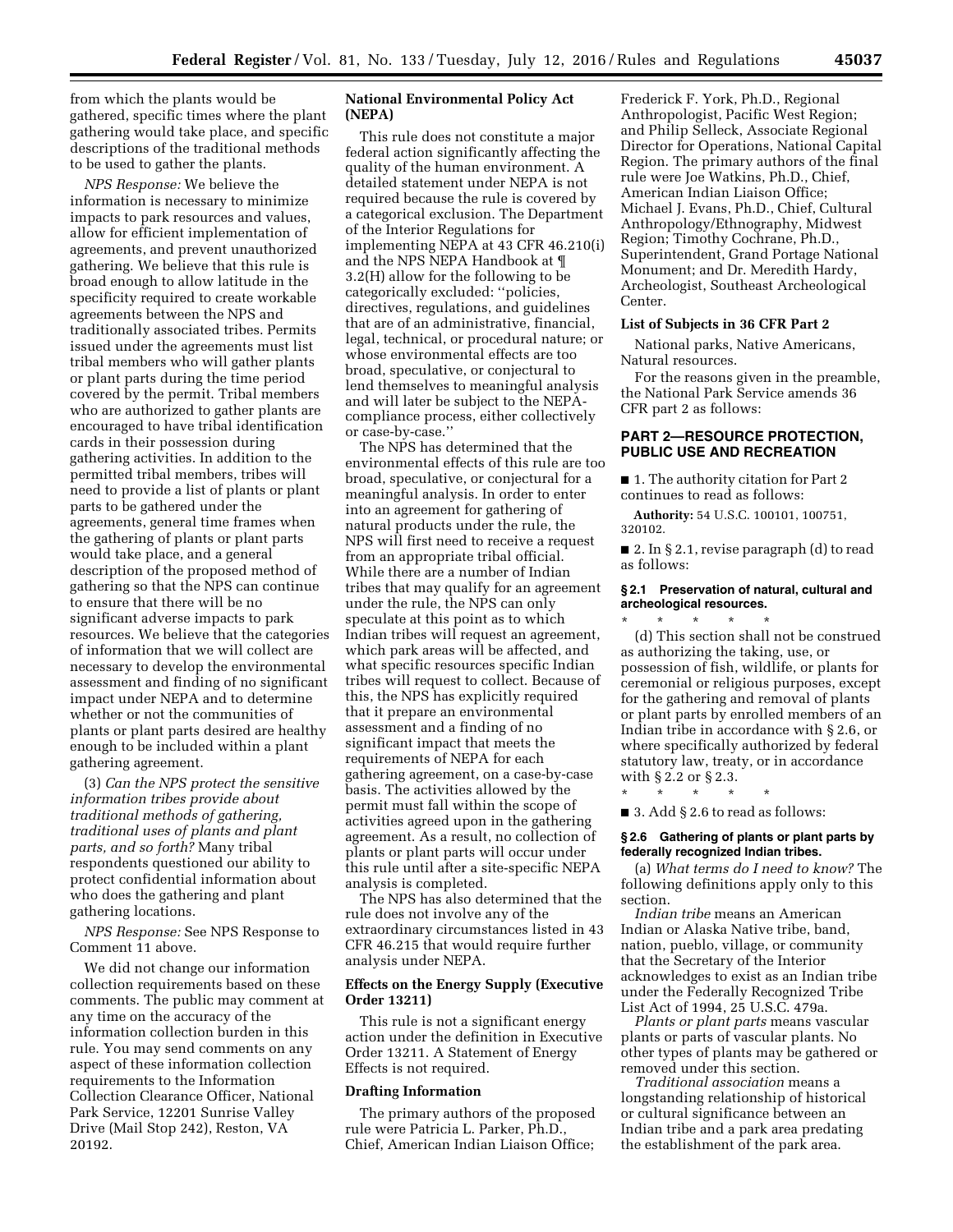*Traditional gathering* means the method of gathering plants or plant parts by hand or hand tools only. Traditional gathering does not include the use of tools or machinery powered by electricity, fossil fuels, or any other source of power except human power.

*Traditional purpose* means a customary activity or practice that is rooted in the history of an Indian tribe and is important to the continuation of that tribe's distinct culture.

*Tribal official* means an elected or duly appointed official of the federally recognized government of an Indian tribe authorized to act on behalf of the tribe with respect to the subject matter of this regulation.

(b) *How may the Superintendent authorize traditional gathering and removal?* After receiving a request from an Indian tribe to gather plants or plant parts within a park area, the Superintendent may enter into an agreement with the tribe to authorize the traditional gathering and removal of plants or plant parts for traditional purposes. The agreement will describe the terms and conditions under which the Superintendent may issue a gathering permit to the tribe under § 1.6 of this chapter. The permit will designate the enrolled tribal members who are authorized to gather and remove plants or plant parts within the park area.

(c) *How must a tribe request to enter into an agreement?* (1) A tribal official must submit to the Superintendent a written request to enter into an agreement under this section that contains the following:

(i) A description of the Indian tribe's traditional association to the park area;

(ii) A description of the traditional purposes to which the traditional gathering activities will relate; and

(iii) A description of the traditional gathering and removal activities that the tribe is interested in conducting, including a list of the plants or plant parts that tribal members wish to gather and the methods by which those plants or plant parts will be gathered.

(2) Within 90 days after receiving a request that contains the information required by paragraph (c)(1) of this section, the Superintendent will initiate consultation with the requesting tribe in order to develop an agreement. If a Superintendent fails to initiate consultation within 90 days after receiving such a request, then the tribe may submit the request to the Regional Director. The Superintendent will also consult with any other tribe that has gathering rights in that park area under a treaty or federal statute or is party to

a valid plant-gathering agreement with the NPS for that park area.

(d) *What are the requirements for entering into agreements?* Before entering into an agreement to allow gathering and removal, the Superintendent must:

(1) Determine, based on available information, including information provided by the tribe itself, that the tribe has a traditional association with the park area and is proposing to gather and remove plants or plant parts within the park area for a traditional purpose; and

(2) Comply with all applicable federal laws, including the National Environmental Policy Act of 1969, the National Historic Preservation Act, and the Endangered Species Act. The compliance for the National Environmental Policy Act of 1969 must consist of an environmental assessment and must conclude with a finding of no significant impact, which must also document the determinations required by paragraph (d)(1) of this section. The Superintendent may not enter into an agreement that will have a significant adverse impact on park area resources or values.

(e) *When must the Superintendent deny a tribe's request to enter into a gathering agreement?* The Superintendent must deny a tribe's request to enter into a gathering agreement if any of the requirements of paragraph (d) of this section are not satisfied.

(f) *What must agreements contain and how will they be implemented?* (1) An agreement to gather and remove plants or plant parts must contain the following:

(i) The name of the Indian tribe authorized to gather and remove plants and plant parts;

(ii) The basis for the tribe's eligibility under paragraphs (c)(1)(i) and (ii) of this section to enter into the agreement;

(iii) A description of the system to be used to administer traditional gathering and removal, including a clear means of identifying the enrolled tribal members who, under the permit, are designated by the Indian tribe to gather and remove;

(iv) A means for the tribal government to keep the NPS regularly informed of which enrolled tribal members are designated by the tribe to gather and remove;

(v) A description of the specific plants or plant parts that may be gathered and removed. The gathering agreement may not authorize the gathering of any species listed as threatened or endangered under the Endangered Species Act;

(vi) Specification of the size and quantity of the plants or plant parts that may be gathered and removed;

(vii) Identification of the times and locations at which the plants or plant parts may be gathered and removed;

(viii) A statement that plants or plant parts may be gathered only by traditional gathering methods, *i.e.,* only by hand or hand tools;

(ix) A statement that the sale or commercial use of natural products (including plants or plant parts gathered under the agreement) is prohibited in the park area under  $\S 2.1(c)(3)(v)$ ;

(x) Protocols for monitoring traditional gathering and removal activities and thresholds above which NPS and tribal management intervention will occur;

(xi) A requirement that the NPS and the tribe engage in periodic reviews of the status of traditional gathering activities under the agreement through consultation;

(xii) Operating protocols and additional remedies for non-compliance with the terms of the agreement beyond those provided in this section, including mitigation, restoration, and remediation;

(xiii) A requirement that a permit issued under the agreement identify the tribal members who are designated by the tribe to gather plants or plant parts under the permit;

(xiv) A list of key officials; and

(xv) Any additional terms or conditions that the parties may agree upon.

(2) Agreements will be implemented through a permit issued in accordance with § 1.6 of this chapter. Activities allowed by a permit must fall within the scope of activities agreed upon in the agreement.

(g) *What concurrence must the Superintendent obtain?* Before executing any gathering agreement, the Superintendent must obtain the written concurrence of the Regional Director.

(h) *When may the Superintendent close areas to gathering and removal?*  (1) Notwithstanding the terms of any agreement or permit executed under this section, the Superintendent may close park areas, or portions thereof, to the traditional gathering and removal of plants or plant products for any of the following reasons:

(i) Maintenance of public health and safety;

(ii) Protection of environmental or scenic values;

(iii) Protection of natural or cultural resources;

(iv) Aid to scientific research;

(v) Implementation of management plans; or

(vi) Avoidance of conflict among visitor use activities.